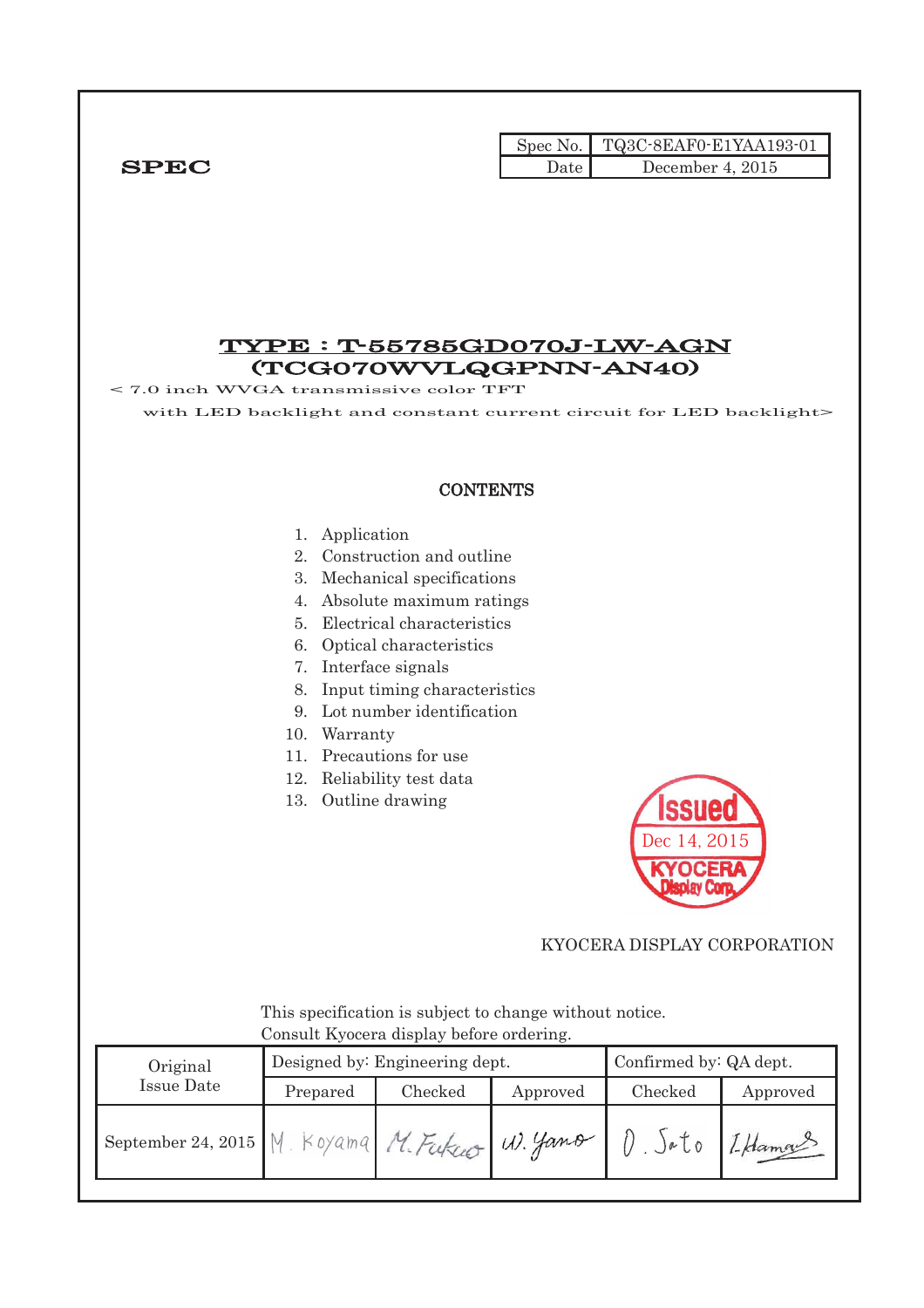## Warning

- 1. This Kyocera LCD module has been specifically designed for use only in electronic devices and industrial machines in the area of audio control, office automation, industrial control, home appliances, etc. The module should not be used in applications where the highest level of safety and reliability are required and module failure or malfunction of such module results in physical harm or loss of life, as well as enormous damage or loss. Such fields of applications include, without limitation, medical, aerospace, communications infrastructure, atomic energy control. Kyocera expressly disclaims any and all liability resulting in any way to the use of the module in such applications.
- 2. Customer agrees to indemnify, defend and hold Kyocera harmless from and against any and all actions, claims, damages, liabilities, awards, costs, and expenses, including legal expenses, resulting from or arising out of Customer's use, or sale for use, or Kyocera modules in applications.

# Caution

1. Kyocera shall have the right, which Customer hereby acknowledges, to immediately scrap or destroy tooling for Kyocera modules for which no Purchase Orders have been received from the Customer in a two-year period.

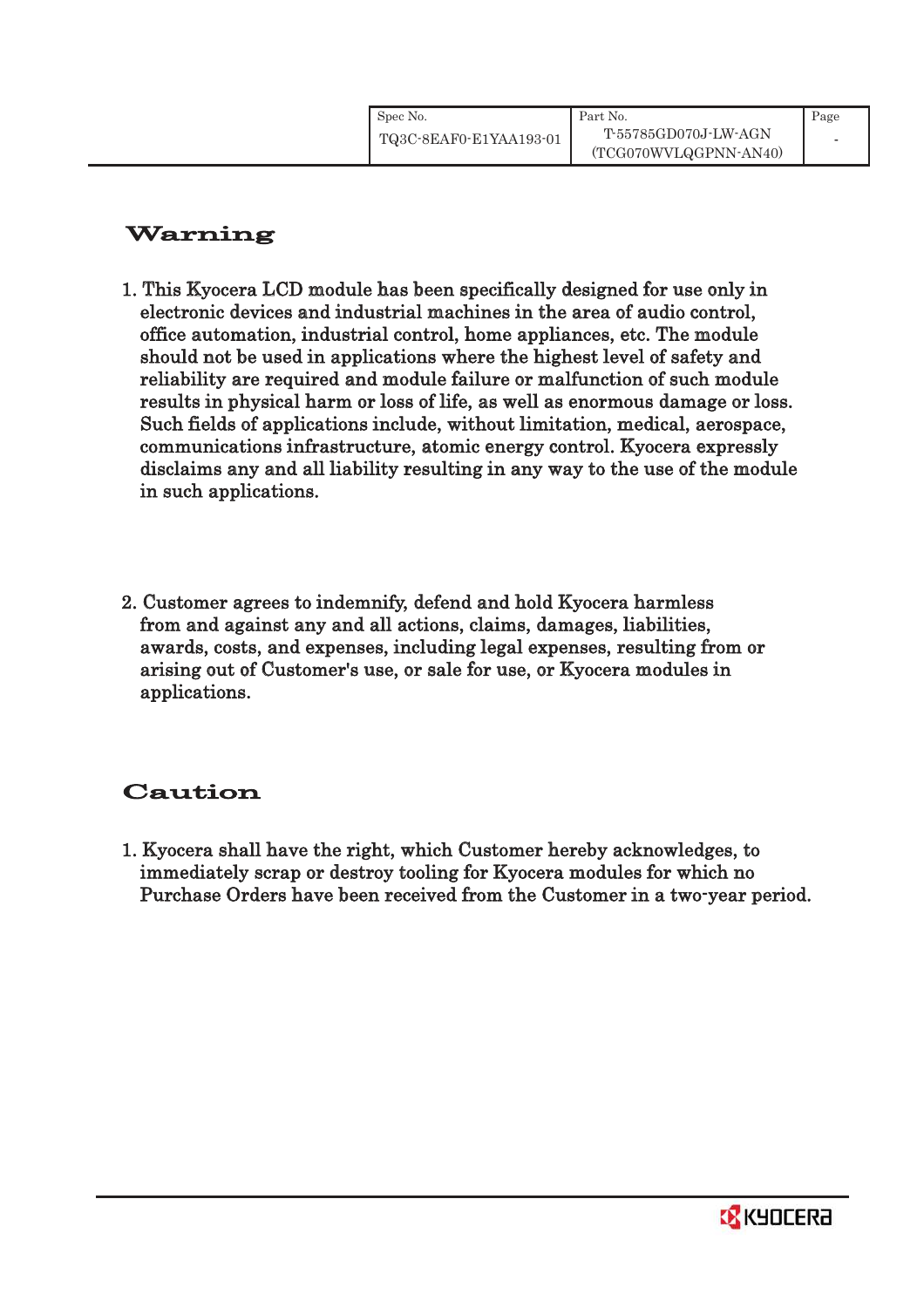|         |                  |                          | Spec No.<br>TQ3C-8EAF0-E1YAA193-01 |          | Part No.     | T-55785GD070J-LW-AGN<br>(TCG070WVLQGPNN-AN40) |              | Page |
|---------|------------------|--------------------------|------------------------------------|----------|--------------|-----------------------------------------------|--------------|------|
|         |                  |                          | Revision record                    |          |              |                                               |              |      |
|         | $\rm{Date}$      |                          | Designed by : Engineering dept.    |          |              | Confirmed by $:QA$ dept.                      |              |      |
|         |                  | Prepared                 | Checked                            | Approved |              | $\rm Checked$                                 | Approved     |      |
|         | December 4, 2015 |                          | M. Koyama M. Fukceo W. yamo        |          |              | $\hat{U}$                                     | Sato LHamans |      |
| Rev.No. | Date             | Page                     |                                    |          | Descriptions |                                               |              |      |
| $01\,$  | Dec 4, 2015      | $\overline{\phantom{a}}$ | Add "T-55785GD070J-LW-AGN"         |          |              |                                               |              |      |
|         |                  |                          |                                    |          |              |                                               |              |      |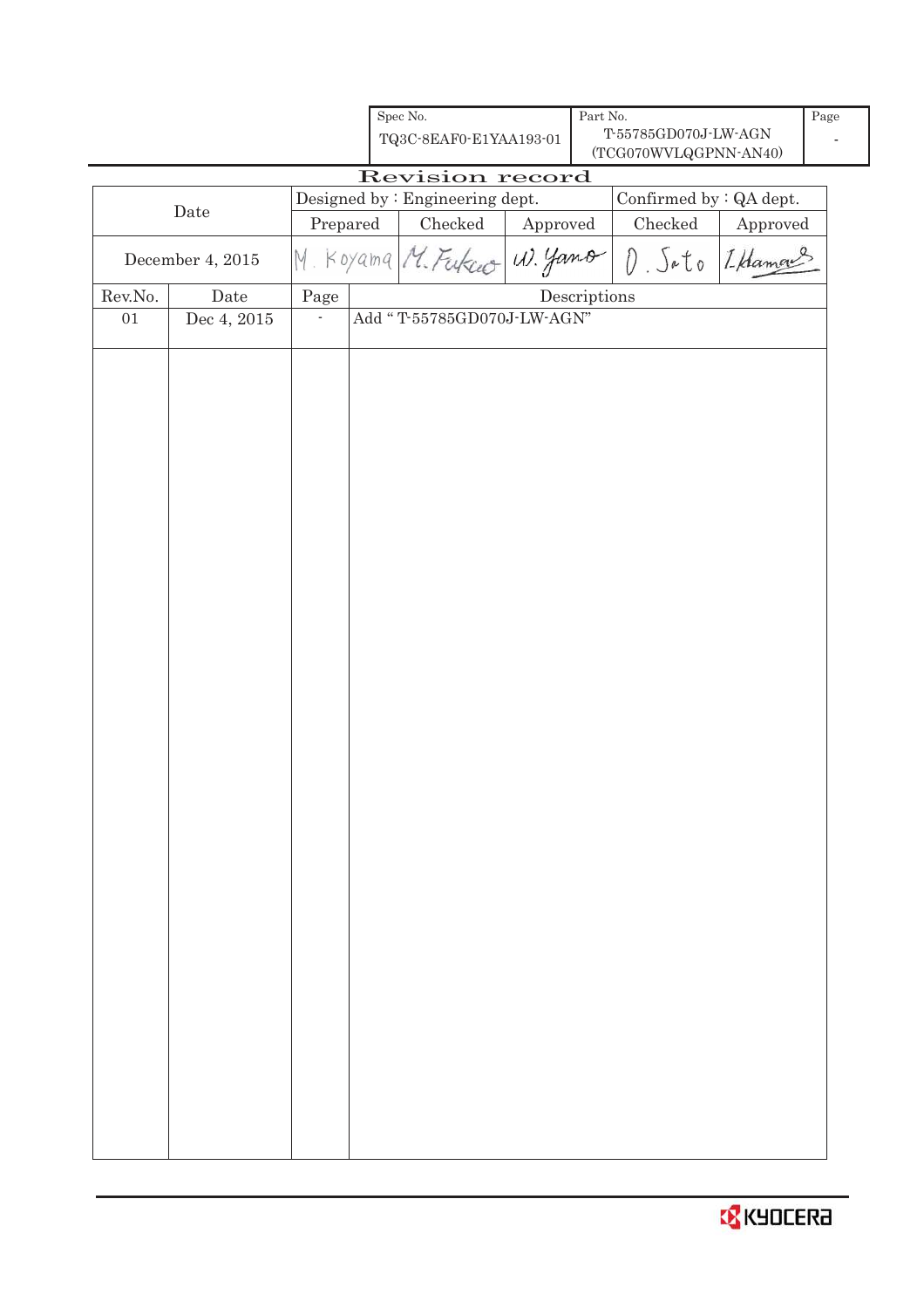| Spec No.               | Part No.              | Page |
|------------------------|-----------------------|------|
| TQ3C-8EAF0-E1YAA193-01 | T-55785GD070J-LW-AGN  |      |
|                        | (TCG070WVLQGPNN-AN40) |      |

# 1. Application

This document defines the specification of T-55785GD070J-LW-AGN (TCG070WVLQGPNN-AN40). (RoHS Compliant)

## 2. Construction and outline

| LCD.               | : Transmissive color dot matrix type TFT                   |
|--------------------|------------------------------------------------------------|
| Backlight system   | $:$ LED                                                    |
| Polarizer          | : Anti-Glare treatment                                     |
| Interface          | : LVDS                                                     |
| Additional circuit | : Timing controller, Power supply $(3.3V)$ input)          |
|                    | With Constant current circuit for LED Backlight(12V input) |

## 3. Mechanical specifications

| <b>Item</b>                | Specification                                           | Unit |
|----------------------------|---------------------------------------------------------|------|
| Outline dimensions 1)      | $169.8(W)\times 109.7(H)\times 9.7(D)$                  | mm   |
| Active area                | $152.4(W)\times91.44(H)$<br>(17.8cm/7.0 inch(Diagonal)) | mm   |
| Dot format                 | $800 \times (R, G, B)(W) \times 480(H)$                 | dot  |
| Dot pitch                  | $0.0635(W)\times0.1905(H)$                              | mm   |
| $\mathbf{2}$<br>Base color | Normally Black                                          |      |
| Mass                       | 230                                                     | g    |

1) Projection not included. Please refer to outline for details.

2) Due to the characteristics of the LCD material, the color varies with environmental temperature.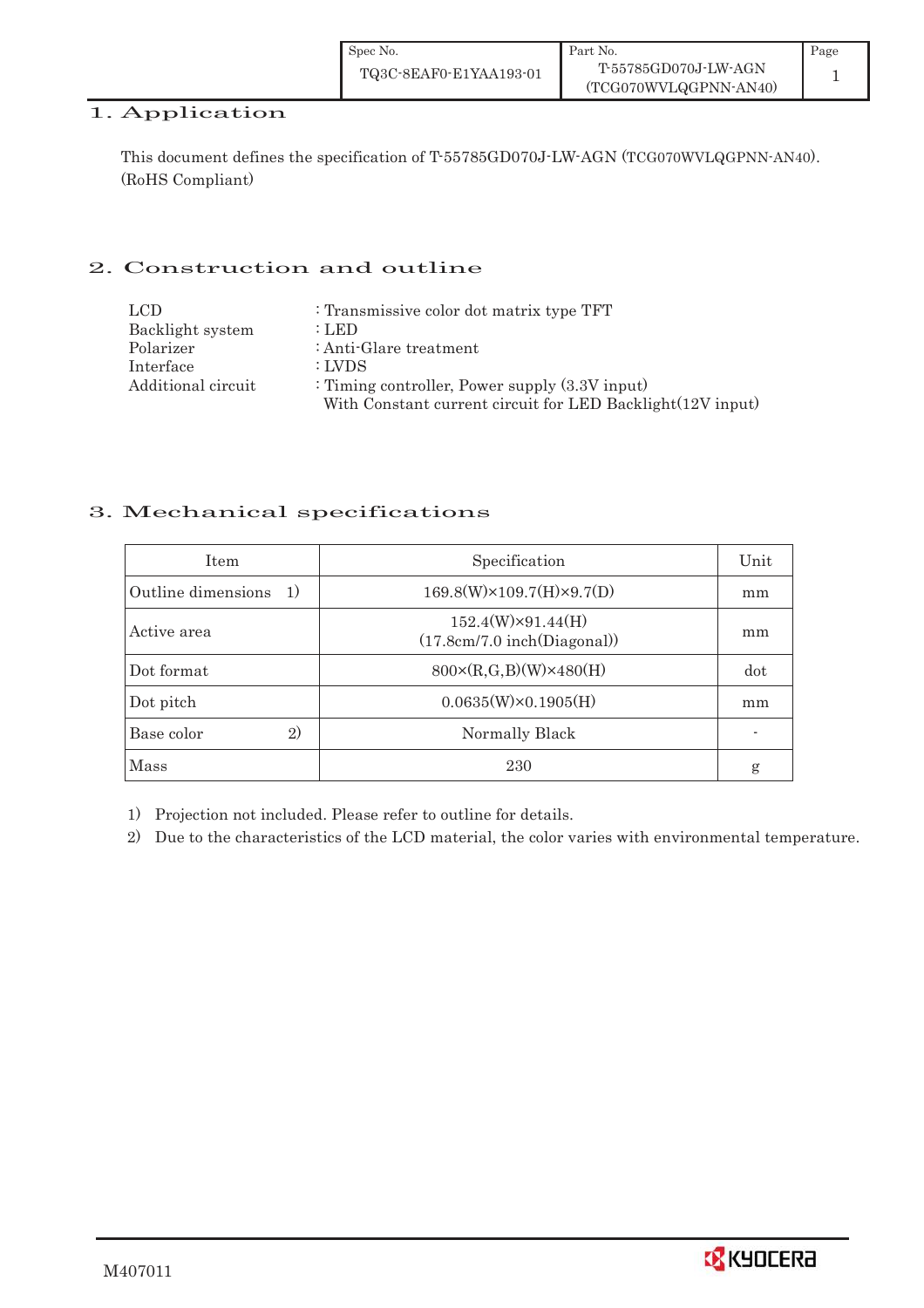#### 4. Absolute maximum ratings

#### 4-1. Electrical absolute maximum ratings

|                                | Item                                     | Symbol       | Min.   | Max.          | Unit |
|--------------------------------|------------------------------------------|--------------|--------|---------------|------|
| Supply voltage(+3.3V)          |                                          | $\rm V_{DD}$ | $-0.3$ | 4.0           |      |
|                                | Supply voltage(+12V)<br>$\rm V_{\rm IN}$ |              | $-0.3$ | 14.0          |      |
| Input signal<br>2)<br>voltagee | RxINi+, RxINi-<br>1)                     | $\rm V_{11}$ | $-0.3$ | 2.8           |      |
|                                | CK IN+, CK IN-                           | $\rm V_{I2}$ | $-0.3$ | 2.8           |      |
|                                | SELLVDS, BITSEL, SC                      | $\rm V_{I3}$ | $-0.3$ | $V_{DD}$ +0.5 |      |
|                                | <b>BLBRT, BLEN</b>                       | V14          | $-0.3$ | Vin           |      |

#### 1) i=0,1,2,3

2) V<sub>DD</sub> must be supplied correctly within the range described in 5-1.

#### 4-2. Environmental absolute maximum ratings

| Item                              |    | Symbol                     | Min.  | Max. | Unit            |
|-----------------------------------|----|----------------------------|-------|------|-----------------|
| Operating temperature(Ambient) 1) |    | Top(Ambient)               | $-30$ | 80   | $\rm ^{\circ}C$ |
| Operating temperature (Panel)     | 2) | $\text{Top}(\text{Panel})$ | $-30$ | 80   | $\circ$ C       |
| Storage temperature               | 3) | T <sub>STO</sub>           | $-30$ | 80   | $\rm ^{\circ}C$ |
| Operating humidity                | 4) | Hop                        | 10    | 5)   | %RH             |
| Storage humidity                  | 4) | <b>H</b> <sub>STO</sub>    | 10    | 5)   | %RH             |
| Vibration                         |    |                            | 6)    | 6)   |                 |
| Shock                             |    |                            | 7)    |      |                 |

- 1) Operating temperature means a temperature which operation shall be guaranteed. Since display performance is evaluated at 25°C, another temperature range should be confirmed.
- 2) Panel surface temperature (all the surface)
- 3) Temp. =  $-30^{\circ}$ C $<$ 48h, Temp. =  $80^{\circ}$ C $<$ 168h Store LCD at normal temperature/humidity. Keep them free from vibration and shock. An LCD that is kept at a low or a high temperature for a long time can be defective due to other conditions, even if the low or high temperature satisfies the standard. (Please refer to "Precautions for Use" for details.)
- 3) Non-condensing
- 4) Temp.  $\leq 40^{\circ}$ C, 85%RH Max.
	- Temp. $>$ 40°C, Absolute humidity shall be less than 85%RH at 40°C.

5)

| Frequency       | $10\sim 55$ Hz | Acceleration value         |
|-----------------|----------------|----------------------------|
| Vibration width | $0.15$ mm      | $(0.3{\sim}9~{\rm m/s^2})$ |
| Interval        | $10-55-10$ Hz  | 1 minutes                  |

 2 hours in each direction X, Y, Z (6 hours total) EIAJ ED-2531

6) Acceleration: 490 m/s2, Pulse width: 11 ms 3 times in each direction:  $\pm X$ ,  $\pm Y$ ,  $\pm Z$ EIAJ ED-2531

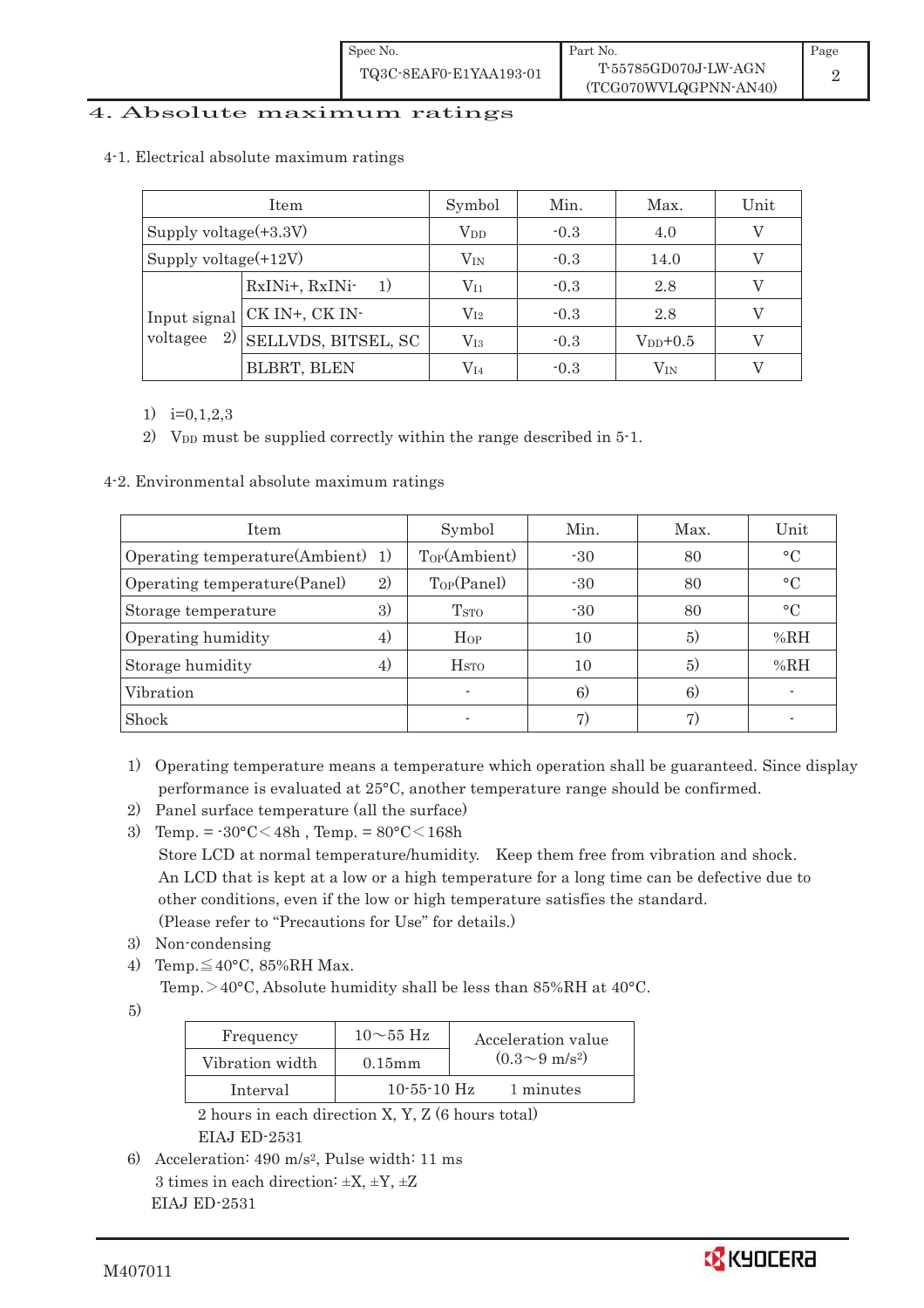| Spec No.               | Part No.                                      | Page |
|------------------------|-----------------------------------------------|------|
| TQ3C-8EAF0-E1YAA193-01 | T-55785GD070J-LW-AGN<br>(TCG070WVLQGPNN-AN40) |      |

## 5. Electrical characteristics

#### 5-1. LCD

|                                     |       |                        |                          |                          |                          |                          | Temp. = $-30 \sim 80$ °C |
|-------------------------------------|-------|------------------------|--------------------------|--------------------------|--------------------------|--------------------------|--------------------------|
| Item                                |       | Symbol                 | Condition                | Min.                     | Typ.                     | Max.                     | Unit                     |
| Supply voltage                      | 1)    | <b>V</b> <sub>DD</sub> |                          | 3.0                      | 3.3                      | 3.6                      | V                        |
| Current consumption                 |       | $I_{DD}$               | 2)                       | $\overline{\phantom{a}}$ | 200                      | 260                      | mA                       |
| Permissive input ripple voltage     |       | $V_{RP}$               | $V_{DD} = 3.3V$          | $\overline{\phantom{a}}$ | $\overline{\phantom{0}}$ | 100                      | $mVp-p$                  |
|                                     |       | $V_{IL}$               | "Low" level              | $\overline{0}$           | $\overline{\phantom{a}}$ | 0.8                      | $\mathbf{V}$             |
| Input signal voltage                | 3)    | V <sub>IH</sub>        | "High" level             | $2.0\,$                  | ٠                        | $V_{DD}$                 | $\rm V$                  |
|                                     |       | $_{\rm IoL}$           | $V_{I3}=0V$              | $-10$                    | $\overline{\phantom{a}}$ | 10                       | $\mu$ A                  |
| Input leak current                  |       | $I_{OH}$               | $V_{I3} = 3.3V$          | $\overline{\phantom{a}}$ | $\overline{\phantom{a}}$ | 400                      | $\mu$ A                  |
| LVDS Input voltage                  | 4)    | $V_{L}$                |                          | $\Omega$                 | $\overline{\phantom{a}}$ | 1.9                      | V                        |
| Differential input voltage          | 4)    | $V_{ID}$               |                          | 250                      | 350                      | 450                      | mV                       |
| Differential input                  |       | $V_{TL}$               | "Low" level              | $VCM$ -100               | $\overline{\phantom{a}}$ | $\overline{\phantom{a}}$ | mV                       |
| threshold voltage                   | 4) 5) | V <sub>TH</sub>        | "High" level             | $\overline{a}$           | $\overline{\phantom{a}}$ | $V_{CM}$ +100            | mV                       |
| Terminator                          |       | $R_1$                  |                          | $\overline{\phantom{a}}$ | 100                      | $\overline{\phantom{a}}$ | $\Omega$                 |
|                                     |       | t1                     | $\overline{a}$           | 0.1                      | $\overline{\phantom{a}}$ | 10                       | ms                       |
|                                     |       | t2                     | ÷,                       | $\overline{0}$           | $\overline{\phantom{a}}$ | $\overline{\phantom{a}}$ | ms                       |
| V <sub>DD</sub> -turn-on conditions |       | t3                     | $\overline{\phantom{0}}$ | $\Omega$                 | $\overline{\phantom{a}}$ | $\overline{\phantom{a}}$ | ms                       |
|                                     | 1)    | t4                     |                          | 1.0                      | $\overline{a}$           | $\blacksquare$           | $\bf S$                  |
|                                     |       | t5                     |                          | 200                      | $\overline{a}$           | $\overline{a}$           | ms                       |
|                                     |       | t6                     |                          | 200                      |                          | $\overline{\phantom{a}}$ | ms                       |

#### 1) V<sub>DD</sub>-turn-on conditions

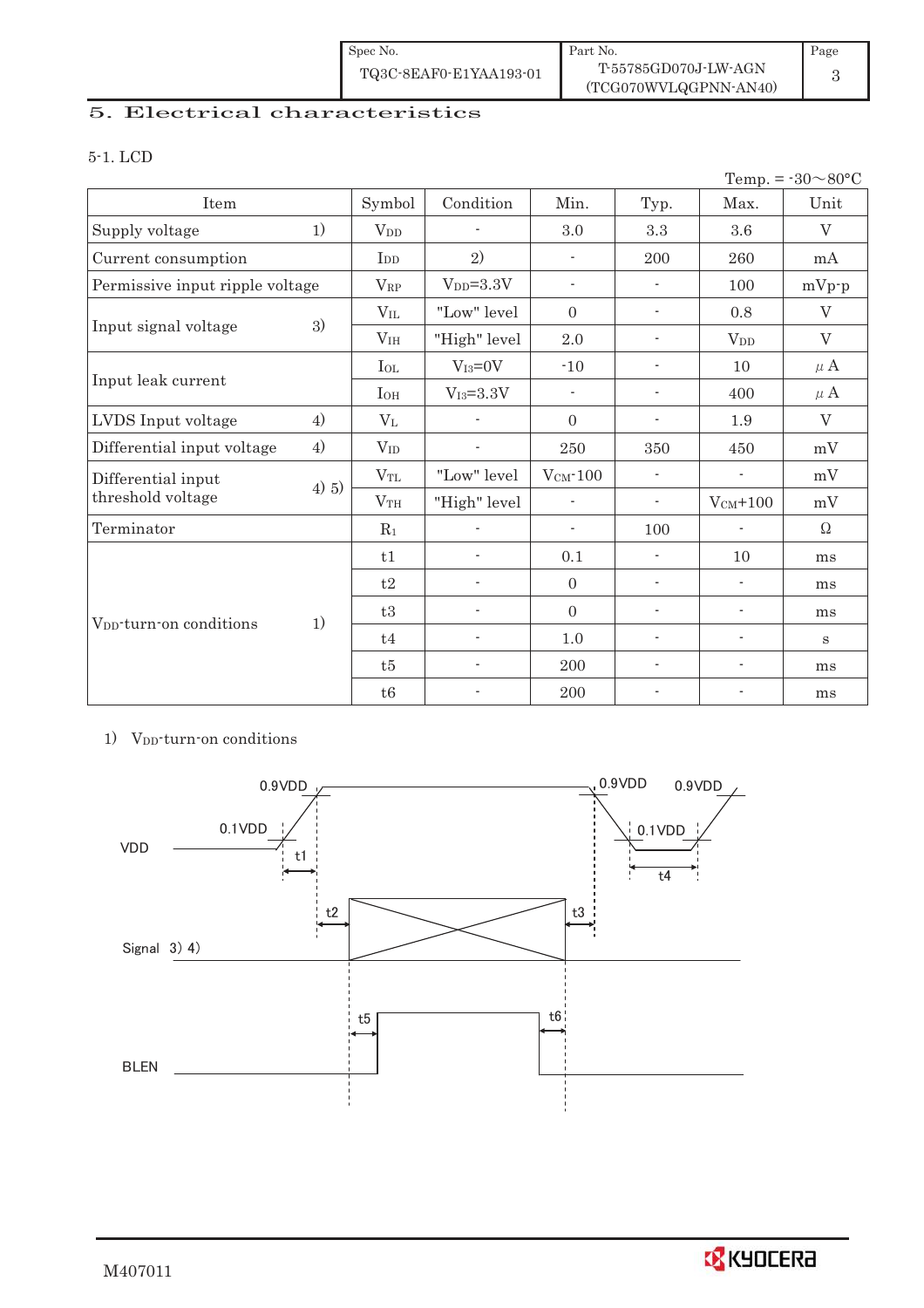| Spec No.               | Part No.                                      | Page |
|------------------------|-----------------------------------------------|------|
| TQ3C-8EAF0-E1YAA193-01 | T-55785GD070J-LW-AGN<br>(TCG070WVLQGPNN-AN40) |      |

2) Display pattern:

|                | $\cdots$ 2398 2399 2400(dot)<br>$\bullet$<br>123 456 |
|----------------|------------------------------------------------------|
| $\mathbf{1}$   |                                                      |
| $\overline{2}$ |                                                      |
| 3              |                                                      |
| ÷              |                                                      |
| ÷              |                                                      |
| ÷              | $\mathbf{H}$<br>$   \cdot    \cdot    \cdot   $      |
| 479            |                                                      |
| 480            |                                                      |
| (dot)          |                                                      |

- 3) Input signal : SELLVDS, BITSEL, SC
- 4) Input signal : RxIN3+, RxIN3-, RxIN2+, RxIN2-, RxIN1+, RxIN1-, RxIN0+, RxIN0- CK IN+, CK IN-



5)  $V_{CM}$ : LVDS Common mode voltage (V $_{CM}$ =1.25V)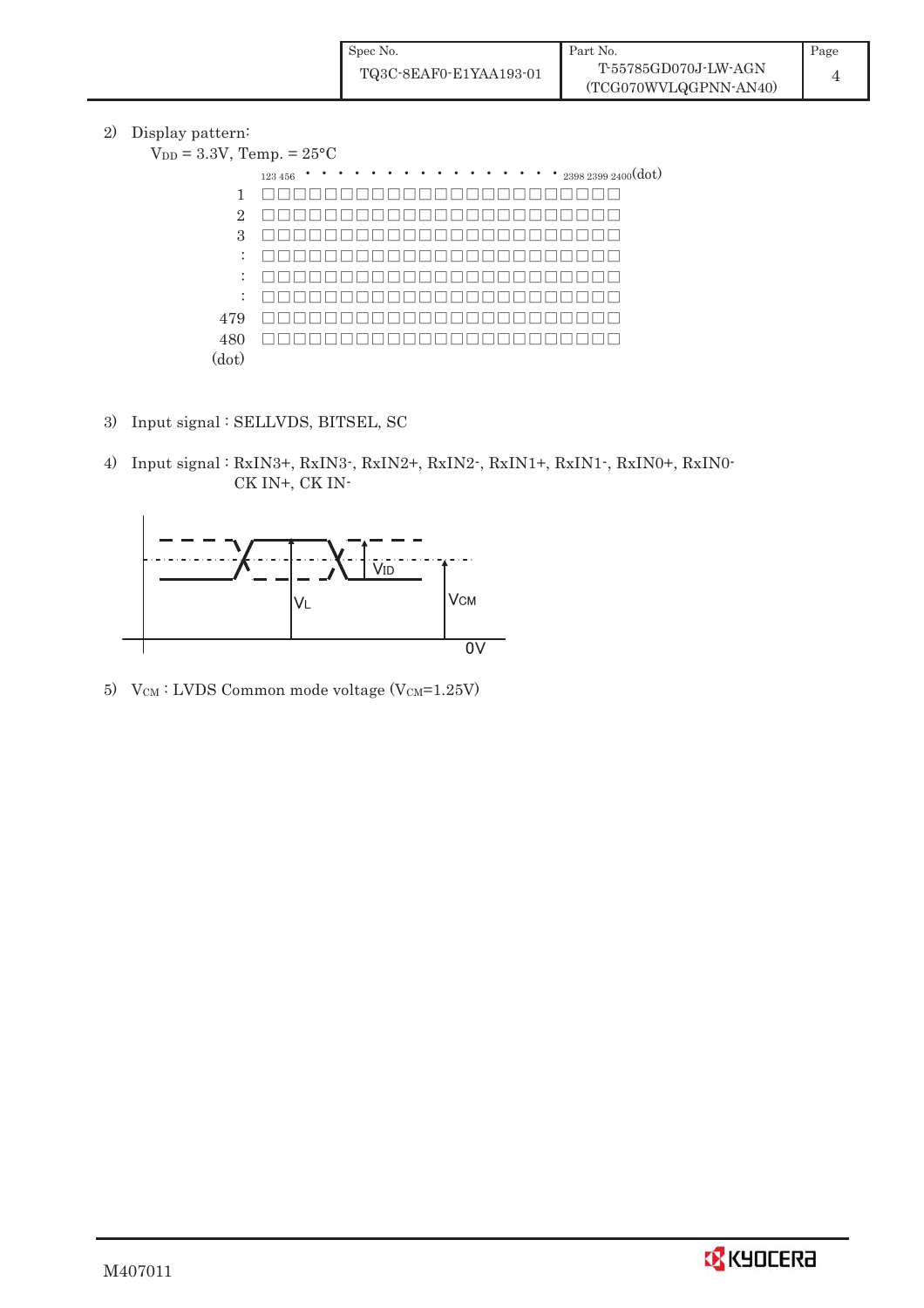## 5-2. Constant current circuit for LED Backlight

Temp. =  $-30 \sim 80$ °C

| Item                              | Symbol             | Condition                        | Min.         | Typ.                     | Max.     | Unit                      |
|-----------------------------------|--------------------|----------------------------------|--------------|--------------------------|----------|---------------------------|
| 1)<br>Supply voltage              | $V_{IN}$           |                                  | 10.8         | 12.0                     | 13.2     | V                         |
| Current consumption               | $I_{IN}$           | 2)                               |              | 380                      | 550      | mA                        |
| Permissive input ripple voltage   | $V_{RP\_BL}$       | $V_{IN} = 12.0V$                 |              |                          | 100      | $mVp-p$                   |
|                                   | VIL_BLBRT          | "Low" level"                     | $\Omega$     |                          | 0.8      | $\rm V$                   |
| <b>BLBRT</b> Input signal voltage | VIH_BLBRT          | "High" level                     | 2.3          |                          | $V_{IN}$ | $\rm V$                   |
| BLBRT Input pull-down resistance  | $R_{IN\_BLBRT}$    |                                  | 100          | 300                      | 500      | $k\Omega$                 |
|                                   | VIL_BLEN           | "Low" level"                     | $\Omega$     |                          | 0.8      | $\rm V$                   |
| <b>BLEN</b> Input signal voltage  | $\rm V_{IH\_BLEN}$ | "High" level                     | 2.3          |                          | $V_{IN}$ | $\rm V$                   |
| BLEN Input pull-down resistance   | $R_{IN\_BLEN}$     |                                  | 100          | 300                      | 500      | $k\Omega$                 |
| 3)<br>PWM Frequency               | f <sub>PWM</sub>   |                                  | 200          |                          | 10k      | Hz                        |
|                                   |                    | $f_{\text{PWM}} = 200 \text{Hz}$ | $\mathbf{1}$ | -                        | 100      | $\frac{0}{0}$             |
| PWM Duty ratio                    | $D_{\rm PWM}$      | $f_{\text{PWM}}=2kHz$            | 10           | $\overline{\phantom{a}}$ | 100      | $\frac{0}{0}$             |
|                                   |                    | $f_{\text{PWM}} = 10kHz$         | 50           | $\overline{\phantom{a}}$ | 100      | $\frac{0}{0}$             |
| (4), 5)<br>Operating life time    | T                  | Temp.= $25^{\circ}$ C            |              | 70,000                   |          | $\boldsymbol{\mathrm{h}}$ |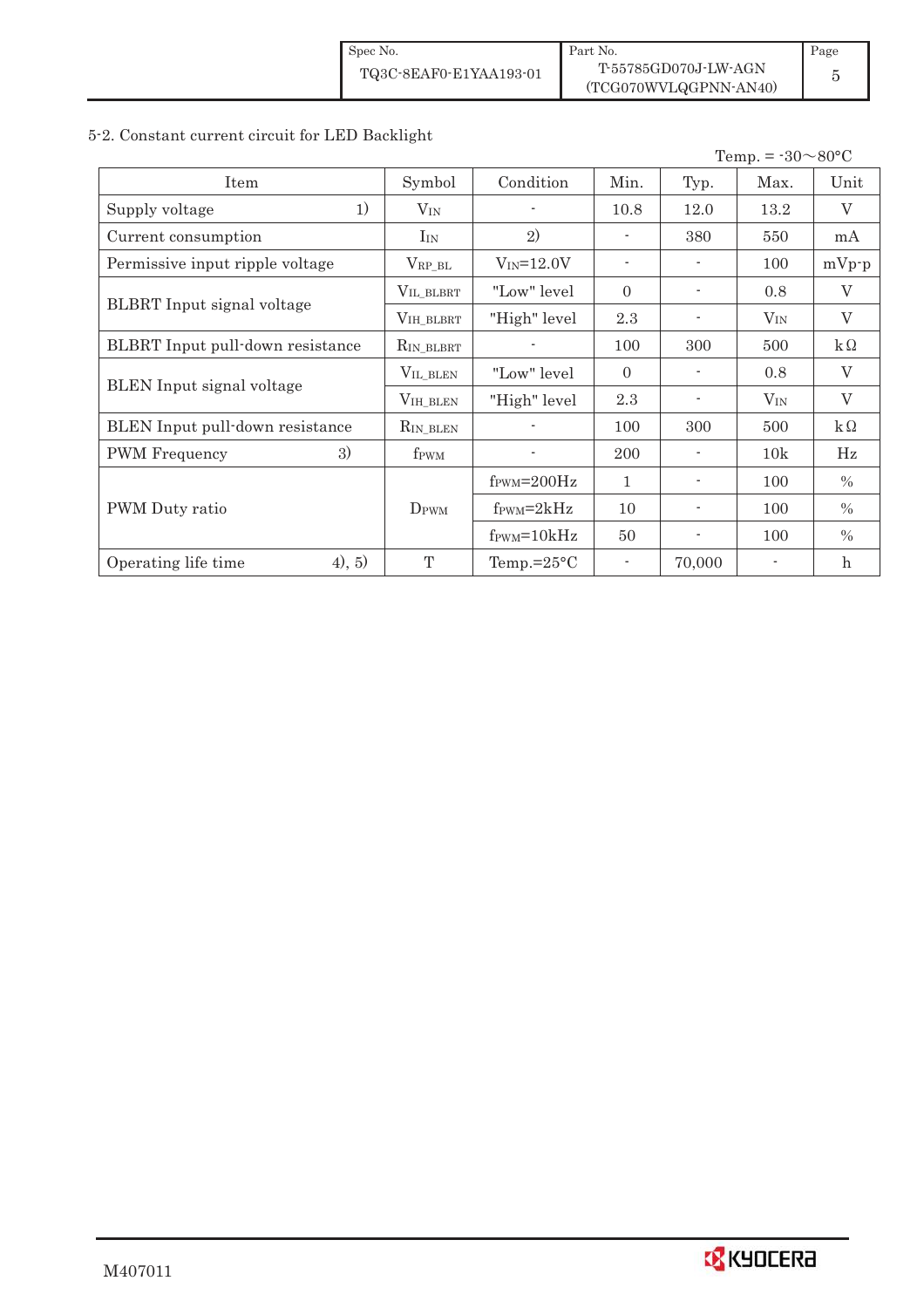| Spec No.               | Part No.              | Page |
|------------------------|-----------------------|------|
| TQ3C-8EAF0-E1YAA193-01 | T-55785GD070J-LW-AGN  |      |
|                        | (TCG070WVLQGPNN-AN40) |      |

1) VIN-turn-on conditions



- 2)  $V_{IN} = 12V$ , Temp. =  $25^{\circ}C$ ,  $D_{PWM} = 100\%$
- 3) PWM Timing Diagram



ton, torr  $\geq 50 \mu$  s. In case of lower frequency, the deterioration of the display quality, flicker etc., may occur.

- 4) When brightness decrease 50% of minimum brightness. The average life of a LED will decrease when the LCD is operating at higher temperatures.
- 5) Life time is estimated data. (Condition : IF=100mA, Ta=25°C in chamber).



M407011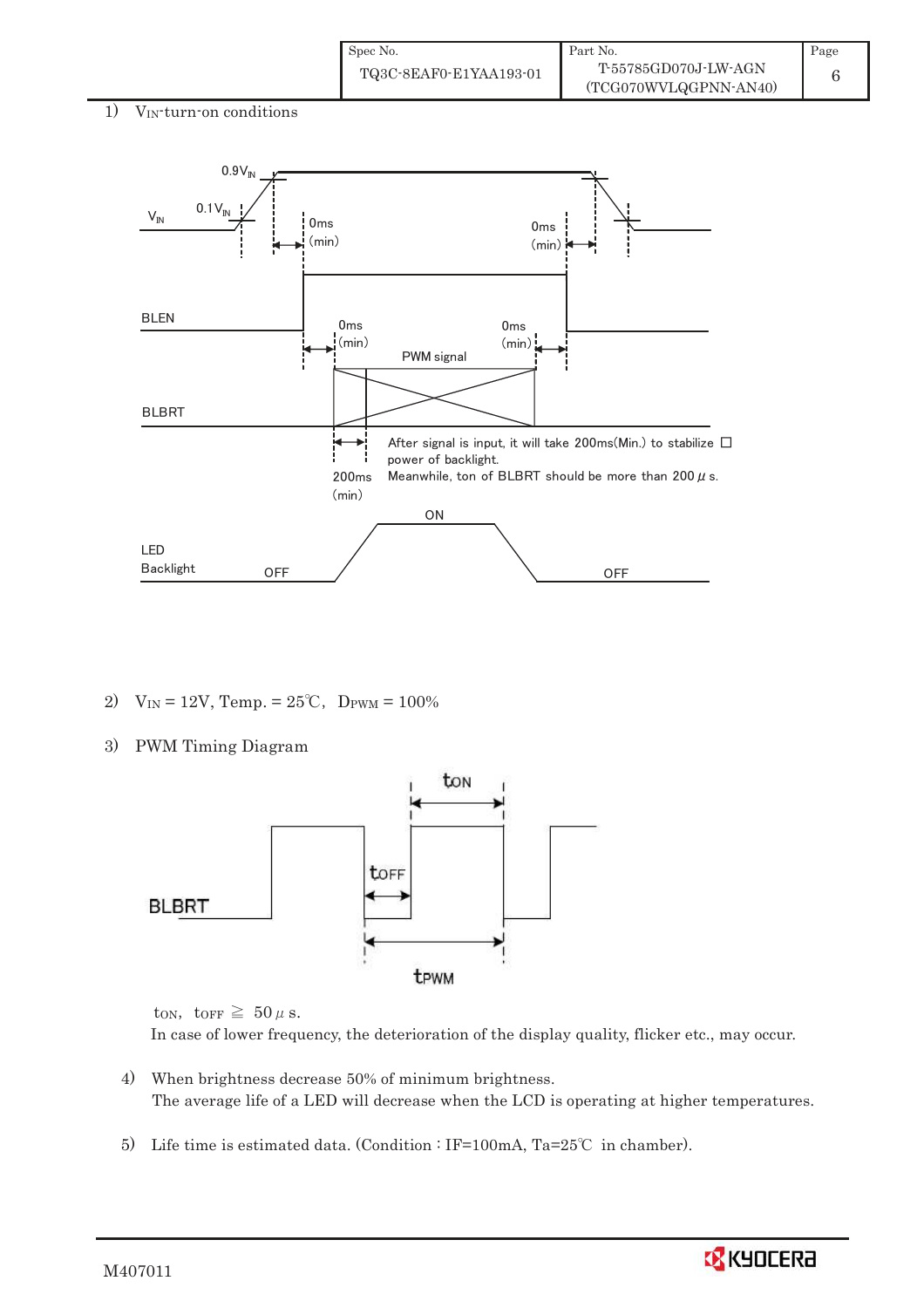| Spec No.               | Part No.              | Page |
|------------------------|-----------------------|------|
| TQ3C-8EAF0-E1YAA193-01 | T-55785GD070J-LW-AGN  |      |
|                        | (TCG070WVLQGPNN-AN40) |      |

## 6. Optical characteristics

Measuring spot =  $\phi$  6.0mm, Temp. = 25°C

| Item                        |       | Symbol         | Condition                   | Min.                     | Typ.  | Max.                     | Unit              |  |
|-----------------------------|-------|----------------|-----------------------------|--------------------------|-------|--------------------------|-------------------|--|
|                             | Rise  | $\tau_r$       | $\theta = \phi = 0^{\circ}$ |                          | 18    |                          | ms                |  |
| Response time               | Down  | T d            | $\theta = \phi = 0^{\circ}$ | $\overline{\phantom{a}}$ | 12    |                          | ms                |  |
|                             |       | $\theta$ UPPER |                             |                          | 85    |                          |                   |  |
|                             |       | $\theta$ LOWER |                             | $\overline{a}$           | 85    |                          | deg.              |  |
| Viewing angle range         |       | $\phi$ LEFT    | $CR \ge 10$                 | $\overline{\phantom{a}}$ | 85    | $\overline{\phantom{a}}$ |                   |  |
|                             |       | $\phi$ RIGHT   |                             | $\overline{\phantom{a}}$ | 85    | $\overline{\phantom{a}}$ | deg.              |  |
| Contrast ratio              |       | CR             | $\theta = \phi = 0^{\circ}$ | 500                      | 750   |                          |                   |  |
| <b>Brightness</b>           |       | L              | IF=80mA/Line                | 700                      | 1000  |                          | cd/m <sup>2</sup> |  |
| Red                         |       | $\mathbf X$    | $\theta = \phi = 0^{\circ}$ | 0.550                    | 0.600 | 0.650                    |                   |  |
|                             |       | y              |                             | 0.300                    | 0.350 | 0.400                    |                   |  |
|                             |       | $\mathbf X$    |                             | 0.285                    | 0.335 | 0.385                    |                   |  |
| Chromaticity<br>coordinates | Green | $\mathbf{y}$   | $\theta = \phi = 0^{\circ}$ | 0.520                    | 0.570 | 0.620                    |                   |  |
|                             | Blue  | $\mathbf X$    |                             | 0.100                    | 0.150 | 0.200                    |                   |  |
|                             |       | у              | $\theta = \phi = 0^{\circ}$ | 0.070                    | 0.120 | 0.170                    |                   |  |
|                             |       | $\mathbf X$    |                             | 0.270                    | 0.320 | 0.370                    |                   |  |
|                             | White | $\mathbf y$    | $\theta = \phi = 0^{\circ}$ | 0.295                    | 0.345 | 0.395                    |                   |  |

6-1. Definition of contrast ratio

 $CR(Contrast ratio) =$ Brightness with all pixels "White" Brightness with all pixels "Black"

### 6-2. Definition of response time

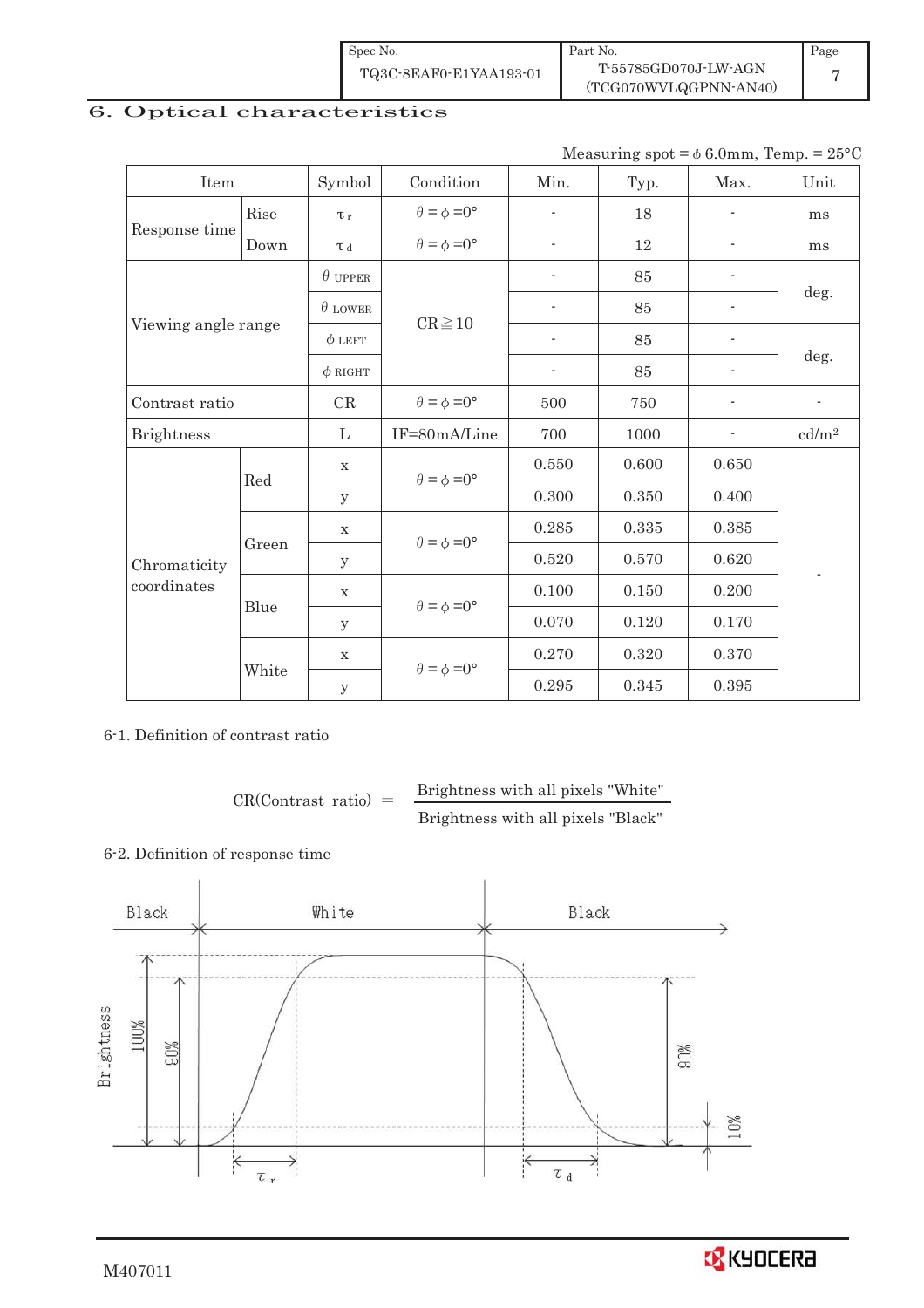| Spec No.               | Part No.                                      | Page |
|------------------------|-----------------------------------------------|------|
| TQ3C-8EAF0-E1YAA193-01 | T-55785GD070J-LW-AGN<br>(TCG070WVLQGPNN-AN40) |      |





6-4. Brightness measuring points



- 1) Rating is defined as the white brightness at center of display screen(3).
- 2) 5 minutes after LED is turned on. (Ambient Temp.= $25^{\circ}$ C)

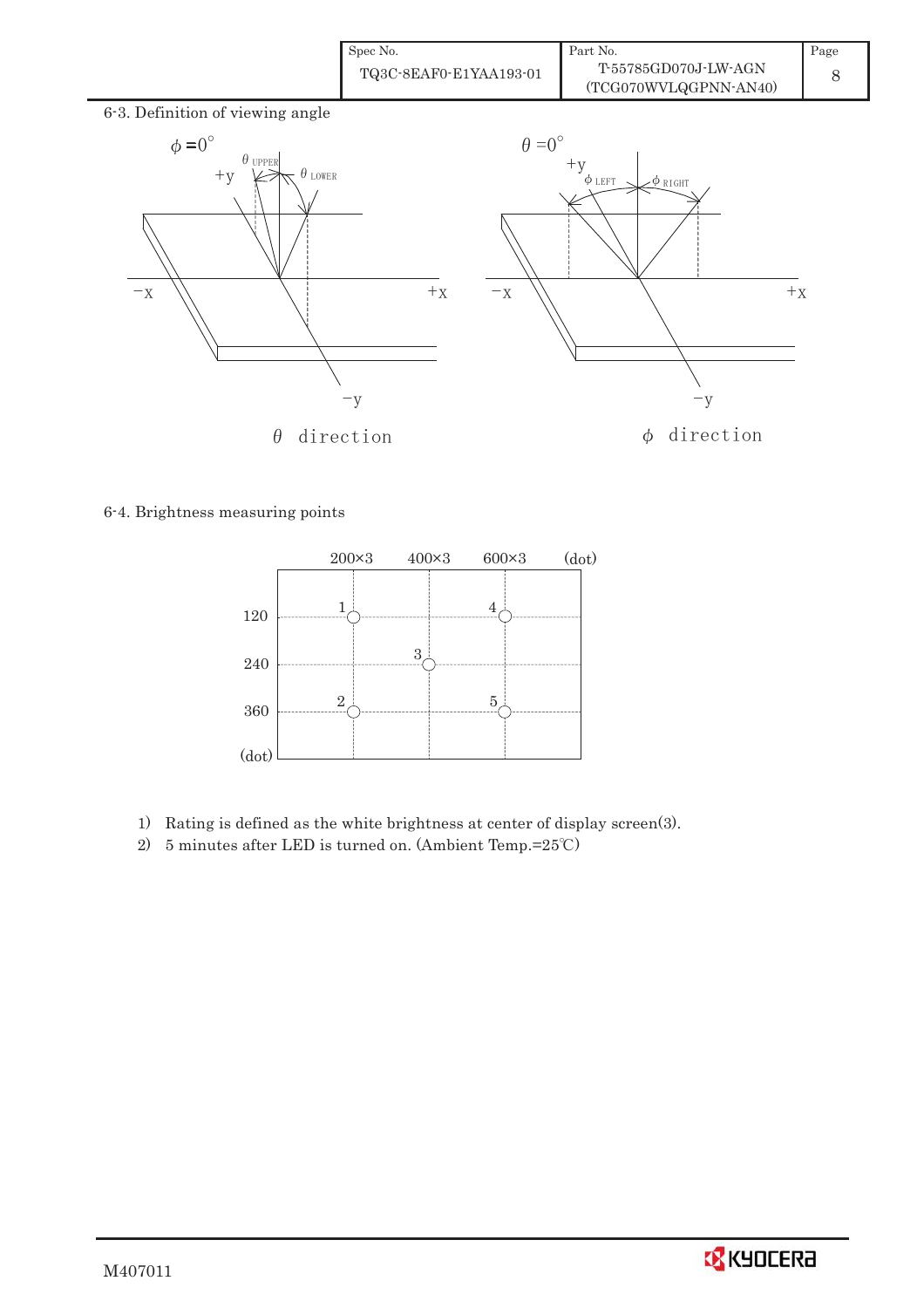# 7. Interface signals

#### 7-1. Interface signals

| No.             | Symbol                                   | Description                                                     | <b>Note</b> |
|-----------------|------------------------------------------|-----------------------------------------------------------------|-------------|
| $\mathbf{1}$    | <b>BITSEL</b>                            | Bit data select signal(GND or Open: 8bit mode, High: 6bit mode) |             |
| $\overline{2}$  | <b>SELLVDS</b>                           | Mode select signal(LVDS Data mapping)                           |             |
| 3               | <b>GND</b>                               | <b>GND</b>                                                      |             |
| $\overline{4}$  | <b>GND</b>                               | <b>GND</b>                                                      |             |
| $\overline{5}$  | RxIN3+                                   | LVDS receiver signal $CH3(+)$                                   | <b>LVDS</b> |
| $6\phantom{1}6$ | RxIN3-                                   | LVDS receiver signal $CH3$ ( $\cdot$ )                          | <b>LVDS</b> |
| $\overline{7}$  | <b>GND</b>                               | <b>GND</b>                                                      |             |
| 8               | CK IN+                                   | LVDS receiver signal $CK(+)$                                    | <b>LVDS</b> |
| $\overline{9}$  | CK IN-                                   | LVDS receiver signal $CK(\cdot)$                                | <b>LVDS</b> |
| 10              | <b>GND</b>                               | <b>GND</b>                                                      |             |
| 11              | RxIN2+                                   | LVDS receiver signal $CH2(+)$                                   | <b>LVDS</b> |
| 12              | RxIN2-                                   | LVDS receiver signal $CH2(\cdot)$                               | <b>LVDS</b> |
| 13              | <b>GND</b>                               | <b>GND</b>                                                      |             |
| 14              | $RxIN1+$                                 | LVDS receiver signal $CH1(+)$                                   | <b>LVDS</b> |
| 15              | RxIN1-                                   | LVDS receiver signal $CH1(\cdot)$                               | <b>LVDS</b> |
| 16              | <b>GND</b>                               | <b>GND</b>                                                      |             |
| 17              | RxIN0+                                   | LVDS receiver signal $CHO(+)$                                   | <b>LVDS</b> |
| 18              | RxIN0-                                   | LVDS receiver signal $CHO(·)$                                   | <b>LVDS</b> |
| 19              | <b>GND</b>                               | <b>GND</b>                                                      |             |
| 20              | <b>GND</b>                               | <b>GND</b>                                                      |             |
| 21              | $V_{DD}$                                 | +3.3V power supply                                              |             |
| 22              | $\ensuremath{\text{V}}\xspace_\text{DD}$ | +3.3V power supply                                              |             |
| 23              | <b>SC</b>                                | Scan direction control(GND or Open: Normal, High: Reverse)      | 1)          |
| 24              | <b>BLBRT</b>                             | PWM signal(Brightness adjustment)                               |             |
| $25\,$          | <b>BLEN</b>                              | ON/OFF terminal voltage                                         |             |
| 26              | N <sub>C</sub>                           | N <sub>C</sub>                                                  |             |
| 27              | $V_{\rm IN}$                             | $+12V$ power supply                                             |             |
| 28              | $V_{IN}$                                 | $+12V$ power supply                                             |             |
| 29              | <b>GNDB</b>                              | GND (Backlight)                                                 |             |
| 30              | <b>GNDB</b>                              | GND (Backlight)                                                 |             |

| LCD connector      | MDF76GW-30S-1H(55) | (HIROSE) |
|--------------------|--------------------|----------|
| Matching connector | MDF76-30P-1C       | (HIROSE) |

| LVDS receiver             | Embedded in ASIC                              |
|---------------------------|-----------------------------------------------|
| Matching LVDS transmitter | THC63LVDM83R(THine Electronics) or compatible |

1) Scanning

SC : GND or Open SC : High





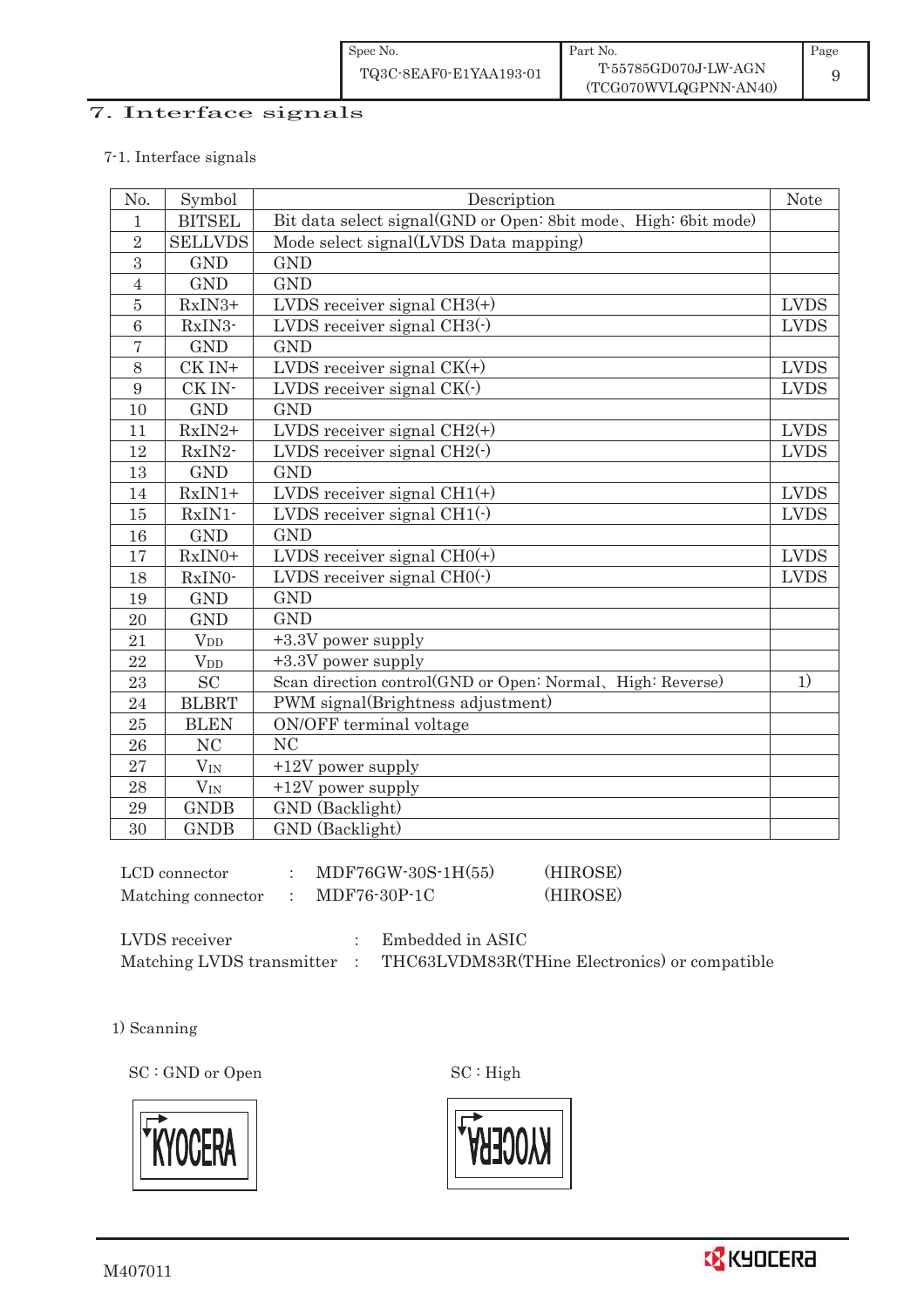| Spec No.               | Part No.                                      | Page |
|------------------------|-----------------------------------------------|------|
| TQ3C-8EAF0-E1YAA193-01 | T-55785GD070J-LW-AGN<br>(TCG070WVLQGPNN-AN40) | 10   |

7-2. Data mapping (6bit input / 8bit mode)

1) Location of BITSEL, SELLVDS (THC63LVDM83R(THine Electronics) or compatible)

|                | Transmitter                 | 1Pin BITSEL $=$ "L" or OPEN  | $=$ "L" or OPEN<br>1Pin BITSEL |
|----------------|-----------------------------|------------------------------|--------------------------------|
| Pin No.        | Data                        | $2Pin$ SELLVDS = "L" or OPEN | $2Pin$ SELLVDS = "H"           |
| 51             | TA0                         | $\overline{\phantom{0}}$     | RO(LSB)                        |
| $52\,$         | TA1                         | $\overline{\phantom{0}}$     | R1                             |
| 54             | TA <sub>2</sub>             | $\overline{\phantom{0}}$     | R2                             |
| 55             | TA <sub>3</sub>             |                              | R3                             |
| 56             | TA4                         |                              | R <sub>4</sub>                 |
| 3              | TA5                         |                              | R5(MSB)                        |
| $\overline{4}$ | TA6                         |                              | GO(LSB)                        |
| $6\phantom{a}$ | TB <sub>0</sub>             |                              | G1                             |
| $\overline{7}$ | TB1                         |                              | G <sub>2</sub>                 |
| 11             | TB <sub>2</sub>             |                              | G <sub>3</sub>                 |
| 12             | TB <sub>3</sub>             |                              | G <sub>4</sub>                 |
| 14             | TB4                         |                              | G5(MSB)                        |
| 15             | TB5                         |                              | B0(LSB)                        |
| 19             | TB6                         | $\overline{\phantom{0}}$     | B1                             |
| 20             | TC <sub>0</sub>             |                              | B2                             |
| 22             | TC1                         |                              | B <sub>3</sub>                 |
| 23             | TC <sub>2</sub>             |                              | B4                             |
| 24             | TC <sub>3</sub>             | $\overline{\phantom{0}}$     | B5(MSB)                        |
| 27             | $\mathrm{T}\mathrm{C}4$     |                              | (HS)                           |
| 28             | TC5                         |                              | (VS)                           |
| 30             | TC <sub>6</sub>             |                              | DE                             |
| 50             | T <sub>D</sub> <sub>0</sub> | $\overline{\phantom{0}}$     | <b>GND</b>                     |
| $\overline{2}$ | TD1                         |                              | <b>GND</b>                     |
| 8              | TD <sub>2</sub>             |                              | <b>GND</b>                     |
| 10             | TD <sub>3</sub>             |                              | <b>GND</b>                     |
| 16             | TD4                         | $\overline{\phantom{0}}$     | <b>GND</b>                     |
| 18             | TD <sub>5</sub>             |                              | <b>GND</b>                     |
| $25\,$         | TD <sub>6</sub>             | $\overline{\phantom{0}}$     | <b>GND</b>                     |

 BITSEL=L(GND) or OPEN SELLVDS=H(3.3V)



DE : DATA ENABLE  $\operatorname{HS}$  :  $\operatorname{HSTNC}$ 

VS: VSYNC

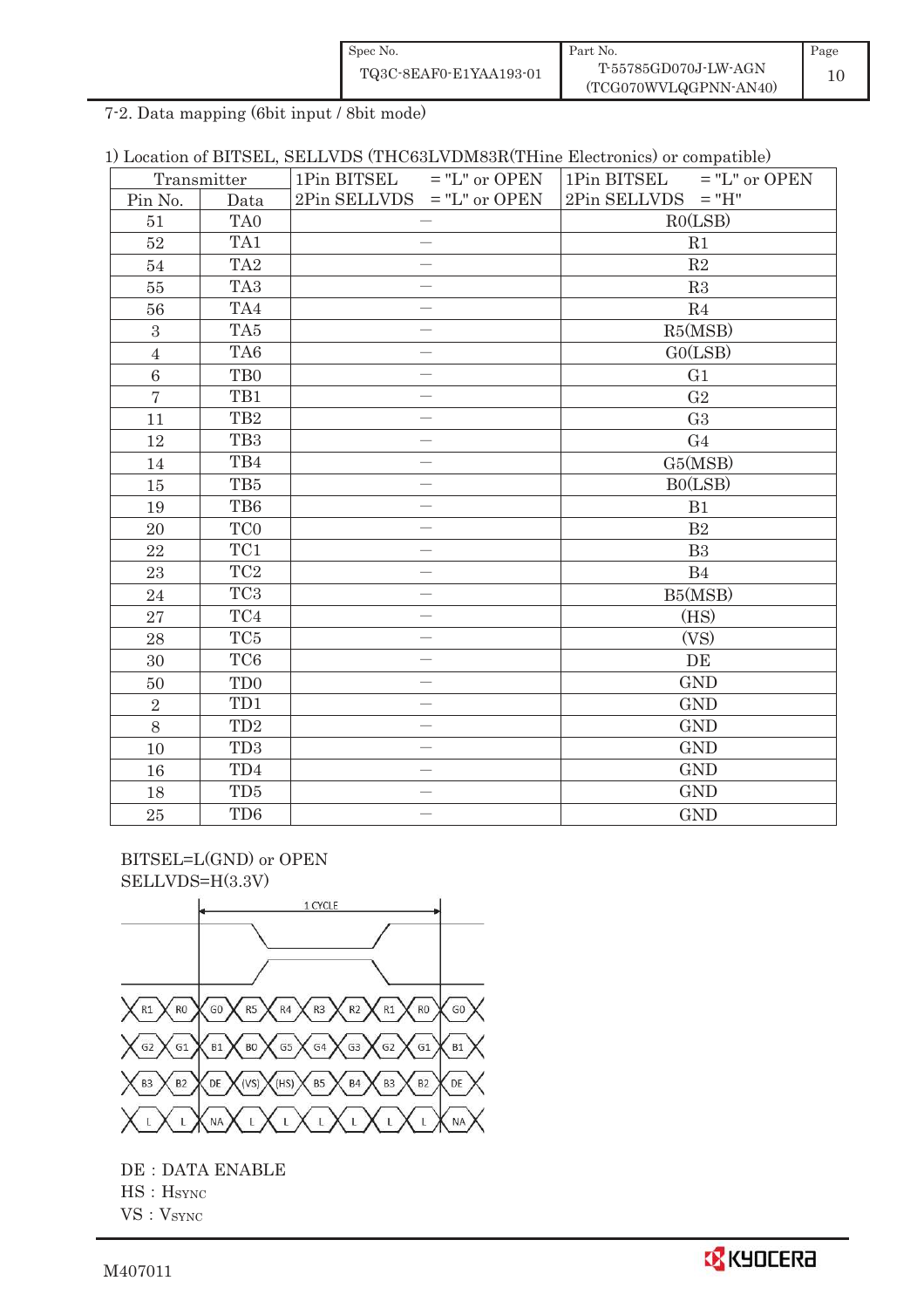2) Block Diagram

## BITSEL=L(GND) or OPEN SELLVDS=H(3.3V)



 $\&$  SELLVDS signal line has 10 k  $\Omega$  pulldown resister.

When using "6-bit Transmitter", please connect the unused channel of the control IC receiver as described in the diagram below.



 $\frac{1}{2}$ SELLVDS signal line has 10 k  $\Omega$  pulldown resister.

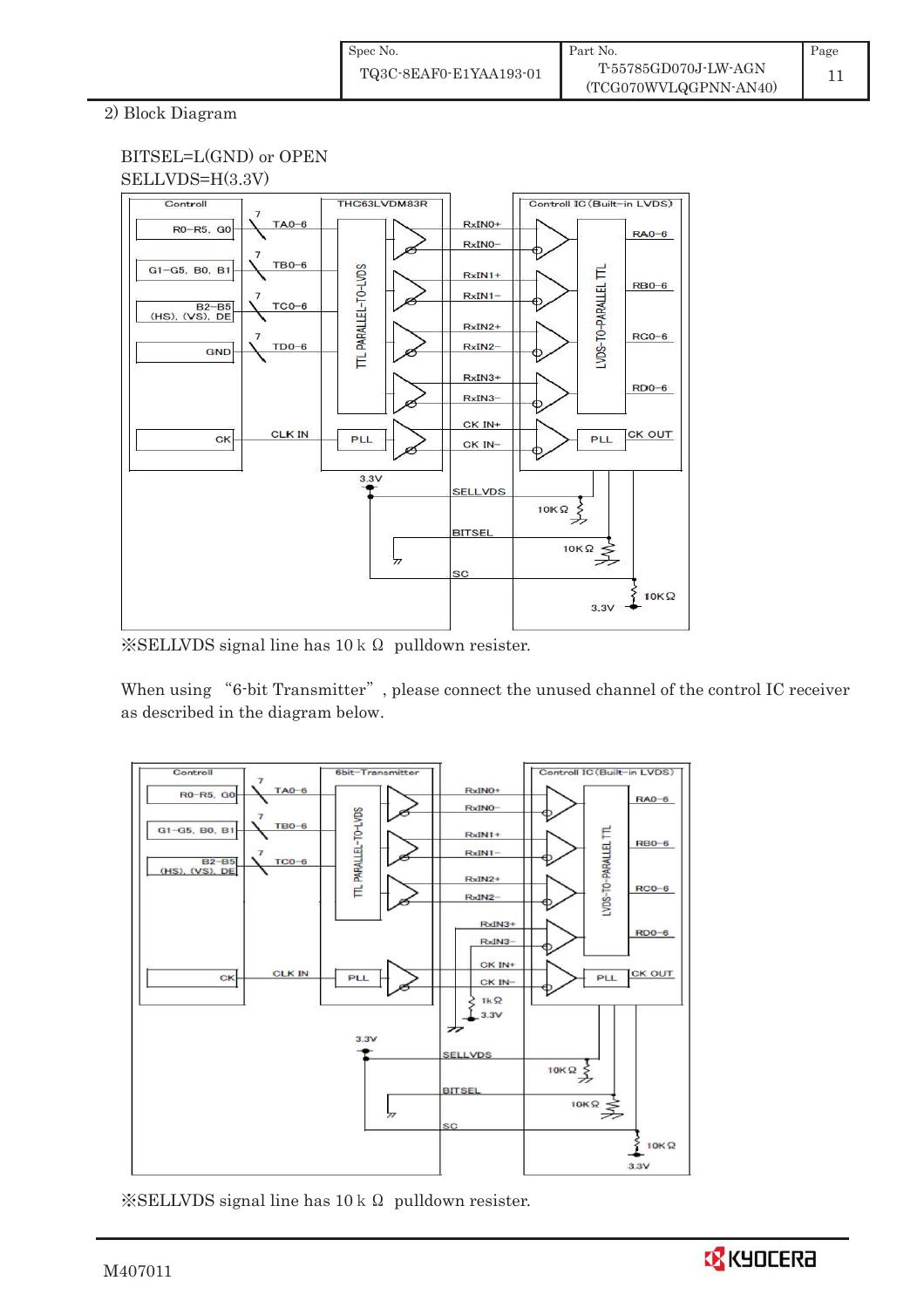| Spec No.               | Part No.                                      | Page |
|------------------------|-----------------------------------------------|------|
| TQ3C-8EAF0-E1YAA193-01 | T-55785GD070J-LW-AGN<br>(TCG070WVLQGPNN-AN40) |      |

7-3. Data mapping (8bit input / 8bit mode)

|  |  |  |  | 1) Location of BITSEL, SELLVDS (THC63LVDM83R(THine Electronics) or compatible) |  |  |
|--|--|--|--|--------------------------------------------------------------------------------|--|--|
|--|--|--|--|--------------------------------------------------------------------------------|--|--|

| Transmitter    |                 | 1Pin BITSEL<br>$=$ "L" or OPEN | 1Pin BITSEL $=$ "L" or OPEN |  |  |
|----------------|-----------------|--------------------------------|-----------------------------|--|--|
| Pin No.        | Data            | $2Pin$ SELLVDS = "L" or OPEN   | $2Pin$ SELLVDS = "H"        |  |  |
| 51             | TA <sub>0</sub> | RO(LSB)                        | R2                          |  |  |
| 52             | TA1             | R1                             | R3                          |  |  |
| 54             | TA <sub>2</sub> | $\mathbf{R}2$                  | R <sub>4</sub>              |  |  |
| 55             | TA <sub>3</sub> | R3                             | R5                          |  |  |
| 56             | TA4             | R <sub>4</sub>                 | R6                          |  |  |
| 3              | TA <sub>5</sub> | R5                             | R7(MSB)                     |  |  |
| $\overline{4}$ | TA6             | GO(LSB)                        | G <sub>2</sub>              |  |  |
| 6              | T <sub>B0</sub> | G <sub>1</sub>                 | G <sub>3</sub>              |  |  |
| $\overline{7}$ | TB1             | G <sub>2</sub>                 | G <sub>4</sub>              |  |  |
| 11             | TB <sub>2</sub> | G <sub>3</sub>                 | G5                          |  |  |
| 12             | TB <sub>3</sub> | G <sub>4</sub>                 | G <sub>6</sub>              |  |  |
| 14             | TB4             | G5                             | G7(MSB)                     |  |  |
| 15             | TB5             | BO(LSB)                        | B <sub>2</sub>              |  |  |
| 19             | TB6             | B1                             | B <sub>3</sub>              |  |  |
| 20             | TC <sub>0</sub> | B <sub>2</sub>                 | B <sub>4</sub>              |  |  |
| 22             | TC1             | B <sub>3</sub>                 | B5                          |  |  |
| 23             | TC <sub>2</sub> | B <sub>4</sub>                 | B <sub>6</sub>              |  |  |
| 24             | TC <sub>3</sub> | B5                             | B7(MSB)                     |  |  |
| 27             | TC4             | (HS)                           | (HS)                        |  |  |
| 28             | TC <sub>5</sub> | (VS)                           | (VS)                        |  |  |
| 30             | TC <sub>6</sub> | DE                             | DE                          |  |  |
| 50             | TD <sub>0</sub> | R6                             | RO(LSB)                     |  |  |
| $\overline{2}$ | TD1             | R7(MSB)                        | R1                          |  |  |
| 8              | TD <sub>2</sub> | G <sub>6</sub>                 | GO(LSB)                     |  |  |
| 10             | TD <sub>3</sub> | G7(MSB)                        | G <sub>1</sub>              |  |  |
| 16             | TD4             | <b>B6</b>                      | B0(LSB)                     |  |  |
| 18             | TD <sub>5</sub> | B7(MSB)                        | B1                          |  |  |
| 25             | TD <sub>6</sub> | (NA)                           | (NA)                        |  |  |

BITSEL=L(GND) or OPEN SELLVDS=L(GND) or OPEN



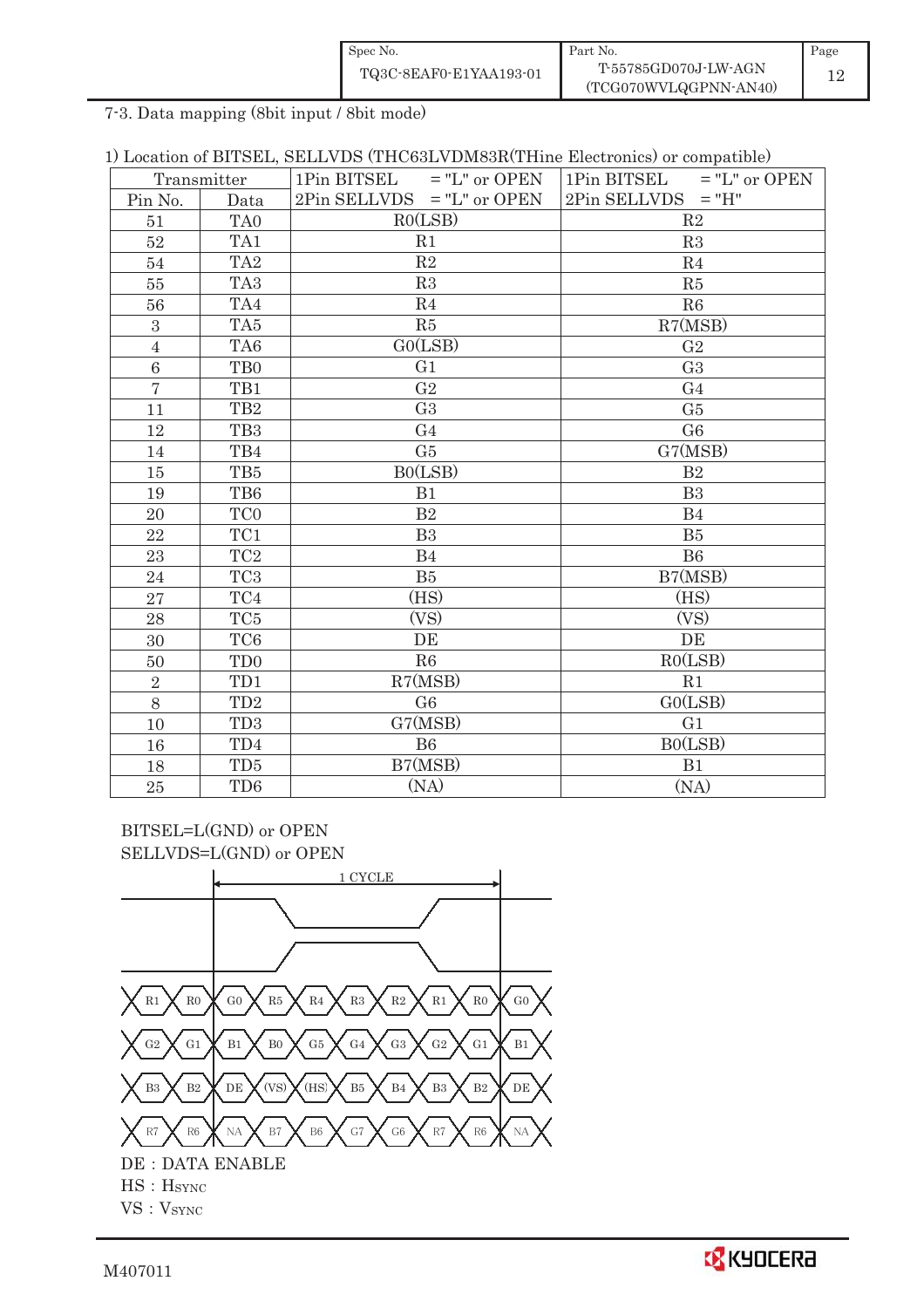



VS: V<sub>SYNC</sub>

2) Block Diagram

## BITSEL=L(GND) or OPEN SELLVDS=L(GND) or OPEN



 $\frac{1}{2}$ SELLVDS signal line has 10 k  $\Omega$  pulldown resister

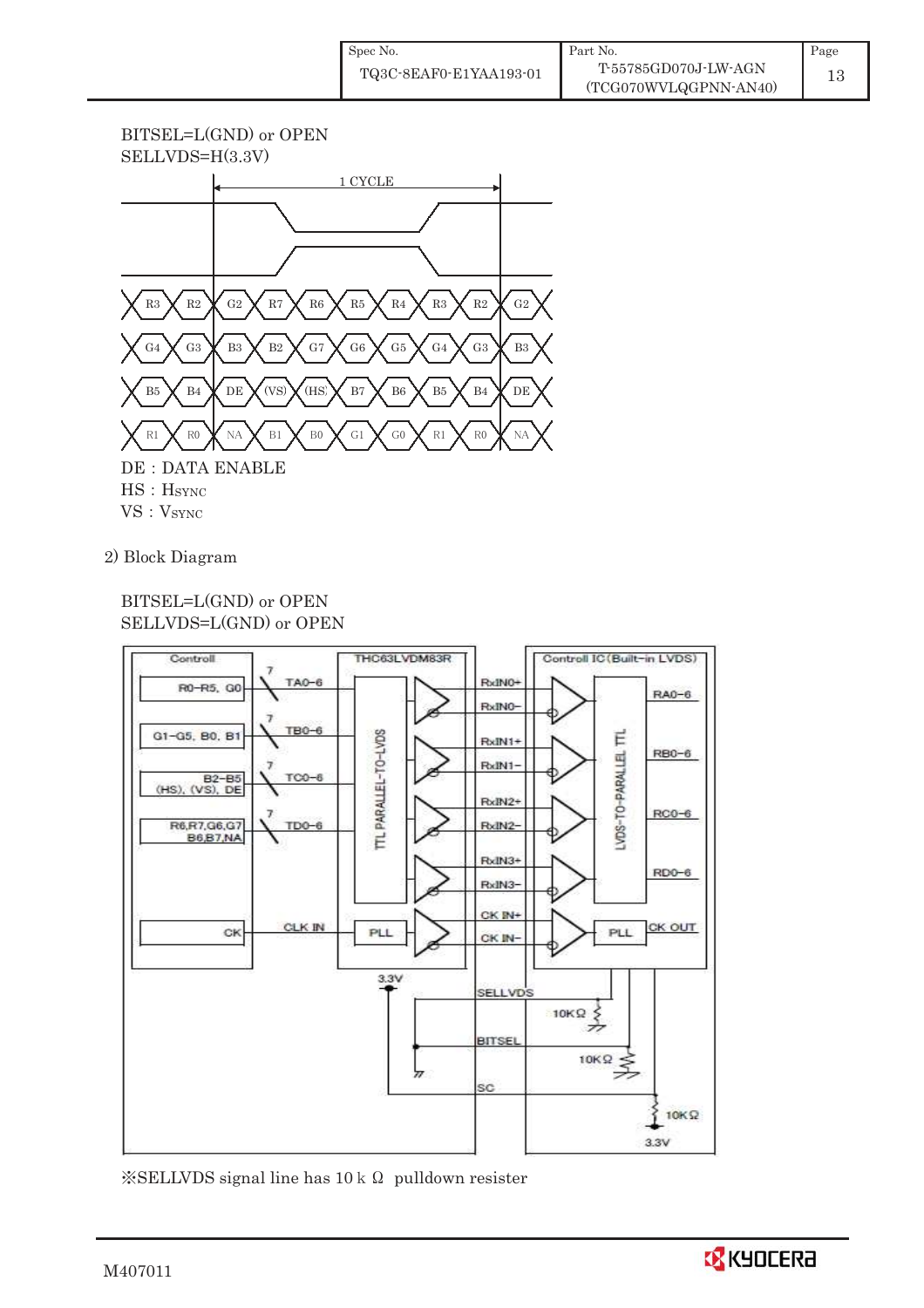## BITSEL=L(GND) or OPEN SELLVDS=H(3.3V)



 $\&$  SELLVDS signal line has 10 k  $\Omega$  pulldown resister.

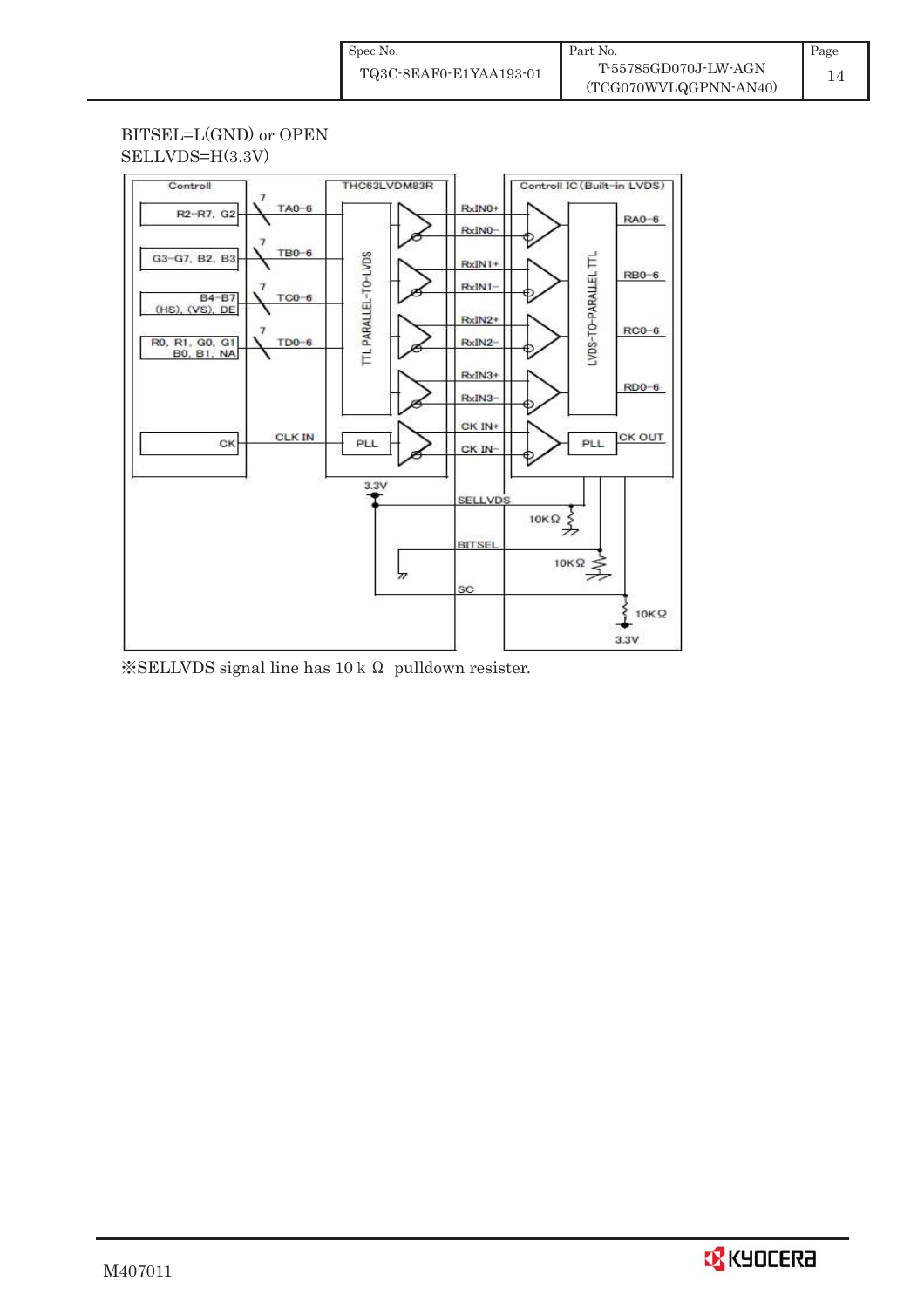| Spec No.               | Part No.                                      | Page |
|------------------------|-----------------------------------------------|------|
| TQ3C-8EAF0-E1YAA193-01 | T-55785GD070J-LW-AGN<br>(TCG070WVLQGPNN-AN40) |      |

7-4. Data mapping (6bit input / 6bit mode)

|  |  |  | 1) Location of BITSEL, SELLVDS (THC63LVDM63R(THine Electronics) or compatible) |  |  |
|--|--|--|--------------------------------------------------------------------------------|--|--|
|--|--|--|--------------------------------------------------------------------------------|--|--|

|                | Transmitter     | $1Pin$ BITSEL = "H"          | 1Pin BITSEL<br>$= "H"$ |  |
|----------------|-----------------|------------------------------|------------------------|--|
| Pin No.        | Data            | $2Pin$ SELLVDS = "L" or OPEN | $2Pin$ SELLVDS = "H"   |  |
| 44             | TA <sub>0</sub> | RO(LSB)                      |                        |  |
| 45             | TA <sub>1</sub> | R1                           |                        |  |
| 47             | TA <sub>2</sub> | R2                           |                        |  |
| 48             | TA <sub>3</sub> | R3                           |                        |  |
| $\mathbf{1}$   | TA4             | R4                           |                        |  |
| 3              | TA <sub>5</sub> | R5(MSB)                      |                        |  |
| $\overline{4}$ | TA <sub>6</sub> | GO(LSB)                      |                        |  |
| $\,6$          | TB <sub>0</sub> | G1                           |                        |  |
| $\overline{7}$ | TB1             | G2                           |                        |  |
| 9              | TB <sub>2</sub> | G <sub>3</sub>               |                        |  |
| 10             | TB <sub>3</sub> | G <sub>4</sub>               |                        |  |
| 12             | TB4             | G5(MSB)                      |                        |  |
| 13             | TB5             | BO(LSB)                      |                        |  |
| 15             | TB6             | B1                           |                        |  |
| 16             | TC <sub>0</sub> | B2                           |                        |  |
| 18             | TC1             | B <sub>3</sub>               |                        |  |
| 19             | TC2             | B4                           |                        |  |
| 20             | TC <sub>3</sub> | B5(MSB)                      |                        |  |
| 22             | TC4             | (HS)                         |                        |  |
| 23             | TC <sub>5</sub> | (VS)                         |                        |  |
| $25\,$         | TC <sub>6</sub> | DE                           |                        |  |

BITSEL=H(3.3V) SELLVDS=L(GND) or OPEN



 $DE: DATA ENABLE$  $HS : H<sub>SYNC</sub>$ VS: V<sub>SYNC</sub>

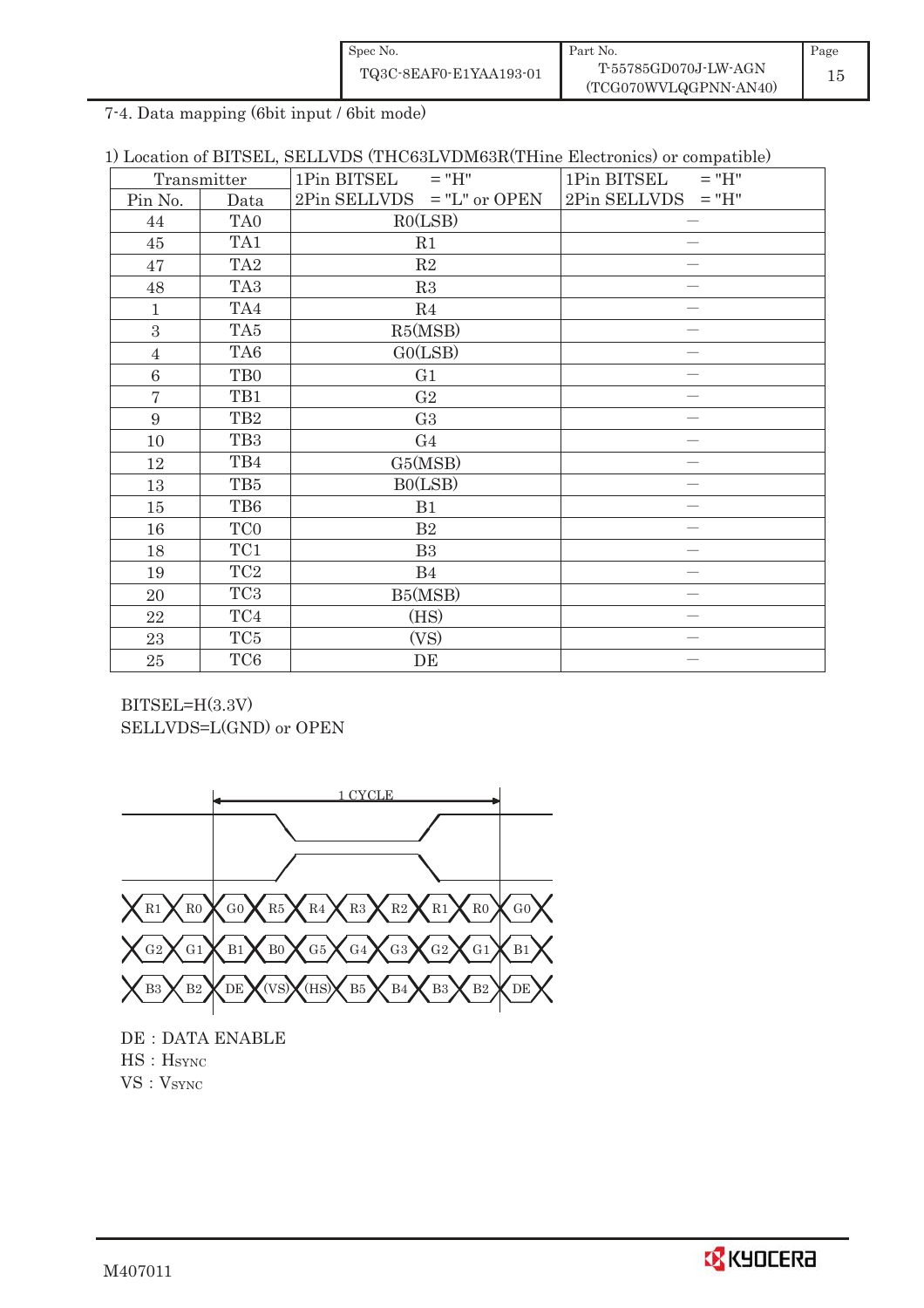2) Block Diagram

### BITSEL=H(3.3V) SELLVDS=L(GND) or OPEN



 $\frac{1}{2}$ SELLVDS signal line has 10 k  $\Omega$  pulldown resister.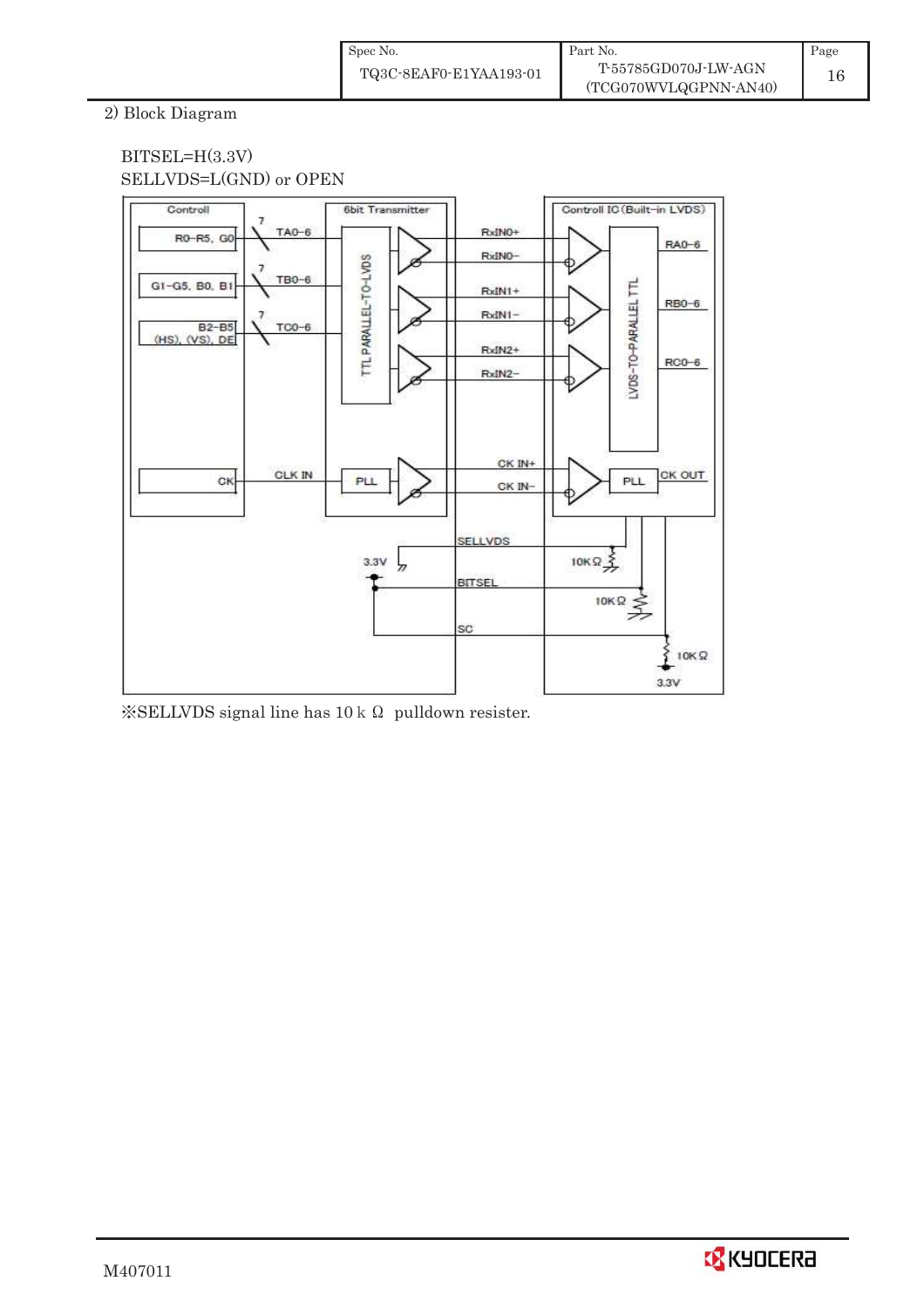# 8. Input timing characteristics  $\overline{a}$

8-1. Timing characteristics

|                       | Item                      | Symbol  | Min.                     | Typ.  | Max.  | Unit    | <b>Note</b> |
|-----------------------|---------------------------|---------|--------------------------|-------|-------|---------|-------------|
| Clock (CK)            | Frequency                 | 1/Tc    | 29.88                    | 33.20 | 36.52 | MHz     |             |
|                       | Horizontal Period         | Th      | 1024                     | 1056  | 1088  | Tc      |             |
|                       |                           |         | $\overline{\phantom{a}}$ | 31.8  |       | $\mu$ S |             |
| Enable signal<br>(DE) | Horizontal display period | Thd     |                          | 800   |       | Tc      |             |
|                       | Vertical Period           | $T_{V}$ | 487                      | 525   | 550   | Th      |             |
|                       | Vertical display period   | Tvd     |                          | 480   |       | Th      |             |
| Refresh rate          |                           | $f_V$   | 50                       | 60    | 70    | Hz      | 2)          |

1) Please set a clock frequency, a vertical dormant period, and the horizontal dormant period so that the Horizontal Period should not reach less than Min. value.

2) If the refresh rate reach less than Min. value, the deterioration of the display quality, flicker etc., may occur.(fv=1/Tv)



## **Vertical Timing Diagram**

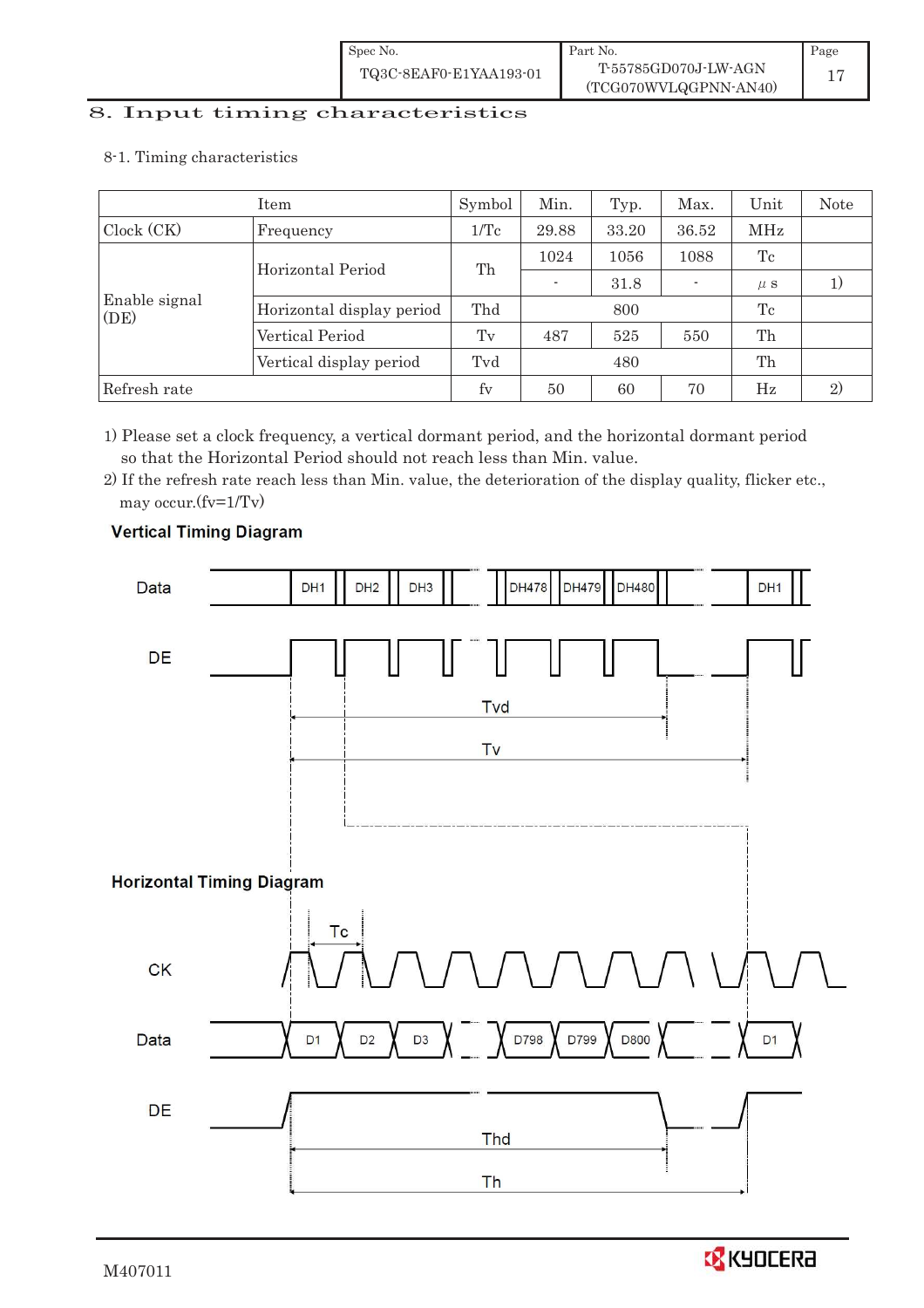8-2. Input Data Signals and Display position on the screen



## 9. Lot number identification

The lot number shall be indicated on the back of the backlight case of each LCD.

 $TCG070WVLQGPNN-AN40 -  $\Box\Box$  -  $\Box\Box$  -  $\Box$  MADE IN -  $\Box\Box\Box\Box\Box$$  $\downarrow \downarrow \quad \downarrow \quad \downarrow \qquad \qquad \downarrow$  $1 2 3 4 5$ 

> No1. - No5. above indicate 1. Year code 2. Month code 3. Date 4. Version Number

> > 5. Country of origin (Japan or China)

| Year | 001E<br>工业<br>ິ | ገበ1 ቦ<br>2016 | 2015 | റപറ<br>≀∪ ⊥ ( | 2019 | 0.000<br><u>uzu</u> |
|------|-----------------|---------------|------|---------------|------|---------------------|
| Code | -               |               |      |               |      |                     |

| M<br>onth | Jan. | Feb. | Mar. | Apr. | RЛ<br>$\Omega$<br><b>NR</b> | <b>BB</b><br>uu. |
|-----------|------|------|------|------|-----------------------------|------------------|
| Code      |      |      |      |      |                             |                  |

| Month | .<br>Jul. | $110^{\circ}$<br>പu≝ | Sep. | Oct.     | $\alpha$<br>$\triangle$ NUM | Dec. |
|-------|-----------|----------------------|------|----------|-----------------------------|------|
| ode:  |           |                      |      | <b>A</b> |                             |      |

## 10. Warranty

10-1. Incoming inspection

Please inspect the LCD within one month after your receipt.

#### 10-2. Production warranty

 Kyocera display warrants its LCD's for a period of 12 months from the ship date. Kyocera display shall, by mutual agreement, replace or re-work defective LCD's that are shown to be Kyocera display's responsibility.

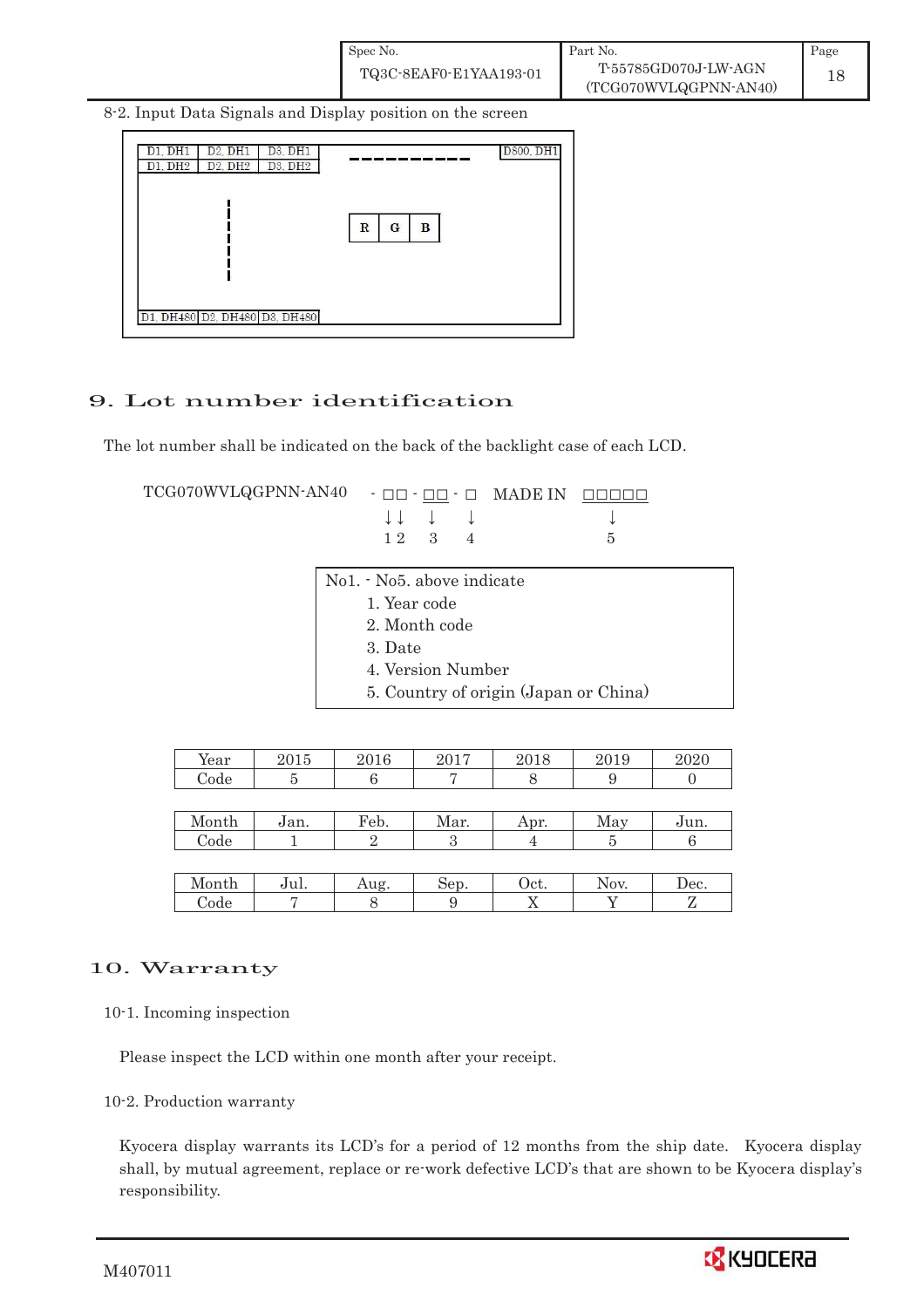Page 19

- 11-1. Installation of the LCD
- 1) Please ground either of the mounting (screw) holes of LCD, in order to stabilize brightness and display quality.
- 2) A transparent protection plate shall be added to protect the LCD and its polarizer.
- 3) The LCD shall be installed so that there is no pressure on the LSI chips.
- 4) Since this product is wide viewing product, occurrence level of in-plane unevenness by the external stress is different compared to current normal viewing product. So there is a possibility that in-plane unevenness will be occurred by over twist, strain giving by attaching to LCD, and over pressure to touch panel. Please be careful of stress when designing the housing.
- 5) A transparent protection sheet is attached to the polarizer. Please remove the protection film slowly before use, paying attention to static electricity.

11-2. Static electricity

- 1) Since CMOS ICs are mounted directly onto the LCD glass, protection from static electricity is required.
- 2) Workers should use body grounding. Operator should wear ground straps.

#### 11-3. LCD operation

- 1) The LCD shall be operated within the limits specified. Operation at values outside of these limits may shorten life, and/or harm display images.
- 2) Please select the best display pattern based on your evaluation because flicker, lines or nonuniformity or unevenness can be visible depending on display patterns.

#### 11-4. Storage

- 1) The LCD shall be stored within the temperature and humidity limits specified. Store in a dark area, and protect the LCD from direct sunlight or fluorescent light.
- 2) Always store the LCD so that it is free from external pressure onto it.

#### 11-5. Usage

- 1) DO NOT store in a high humidity environment for extended periods. Polarizer degradation bubbles, and/or peeling off of the polarizer may result.
- 2) The front polarizer is easily scratched or damaged. Prevent touching it with any hard material, and from being pushed or rubbed.
- 3) The LCD screen may be cleaned by wiping the screen surface with a soft cloth or cotton pad using a little Ethanol.
- 4) Water may cause damage or discoloration of the polarizer. Clean condensation or moisture from any source immediately.
- 5) Always keep the LCD free from condensation during testing. Condensation may permanently spot or stain the polarizer.
- 6) Do not disassemble LCD because it will result in damage.
- 7) This Kyocera display LCD has been specifically designed for use in general electronic devices, but not for use in a special environment such as usage in an active gas. Hence, when the LCD is supposed to be used in a special environment, evaluate the LCD thoroughly beforehand and do not expose the LCD to chemicals such as an active gas.
- 8) Please do not use solid-base image pattern for long hours because a temporary afterimage may appear. We recommend using screen saver etc. in cases where a solid-base image pattern must be used.
- 9) Liquid crystal may leak when the LCD is broken. Be careful not to let the fluid go into your eyes and mouth. In the case the fluid touches your body; rinse it off right away with water and soap.

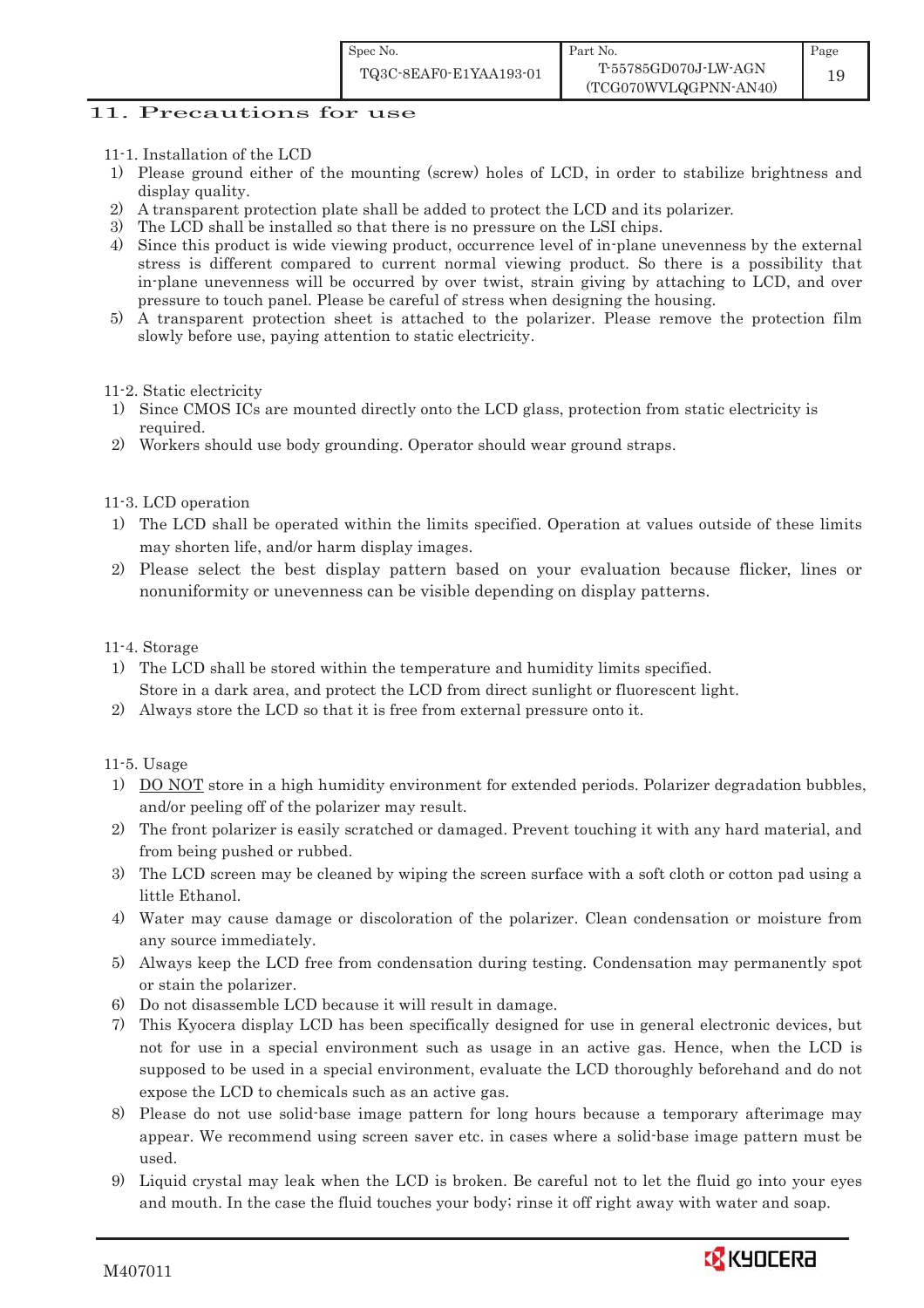| Spec No.               | Part No.              | Page |
|------------------------|-----------------------|------|
| TQ3C-8EAF0-E1YAA193-01 | T-55785GD070J-LW-AGN  |      |
|                        | (TCG070WVLQGPNN-AN40) |      |

# 12. Reliability test data

| Test item                            | Test condition                                                                                       | Test time |                                                            | Judgement                                                |
|--------------------------------------|------------------------------------------------------------------------------------------------------|-----------|------------------------------------------------------------|----------------------------------------------------------|
| High temp.<br>atmosphere             | $80^{\circ}$ C                                                                                       | 240h      | Display function<br>Display quality<br>Current consumption | $: No$ defect<br>$: No$ defect<br>$: No$ defect          |
| Low temp.<br>atmosphere              | $-30\degree C$                                                                                       | 240h      | Display function<br>Display quality<br>Current consumption | $\therefore$ No defect<br>$: No$ defect<br>$: No$ defect |
| High temp.<br>humidity<br>atmosphere | $40^{\circ}$ C 90% RH                                                                                | 240h      | Display function<br>Display quality<br>Current consumption | $: No$ defect<br>$: No$ defect<br>$: No$ defect          |
| Temp. cycle                          | $-30\degree C$<br>0.5 <sub>h</sub><br>0.5 <sub>h</sub><br>R.T.<br>$80^{\circ}$ C<br>0.5 <sub>h</sub> | 10cycles  | Display function<br>Display quality<br>Current consumption | $: No$ defect<br>$: No$ defect<br>$: No$ defect          |
| High temp.<br>operation              | 80°C                                                                                                 | 500h      | Display function<br>Display quality<br>Current consumption | $: No$ defect<br>: No defect<br>$: No$ defect            |

1) Each test item uses a test LCD only once. The tested LCD is not used in any other tests.

2) The LCD is tested in circumstances in which there is no condensation.

3) The reliability test is not an out-going inspection.

4) The result of the reliability test is for your reference purpose only. The reliability test is conducted only to examine the LCD's capability.

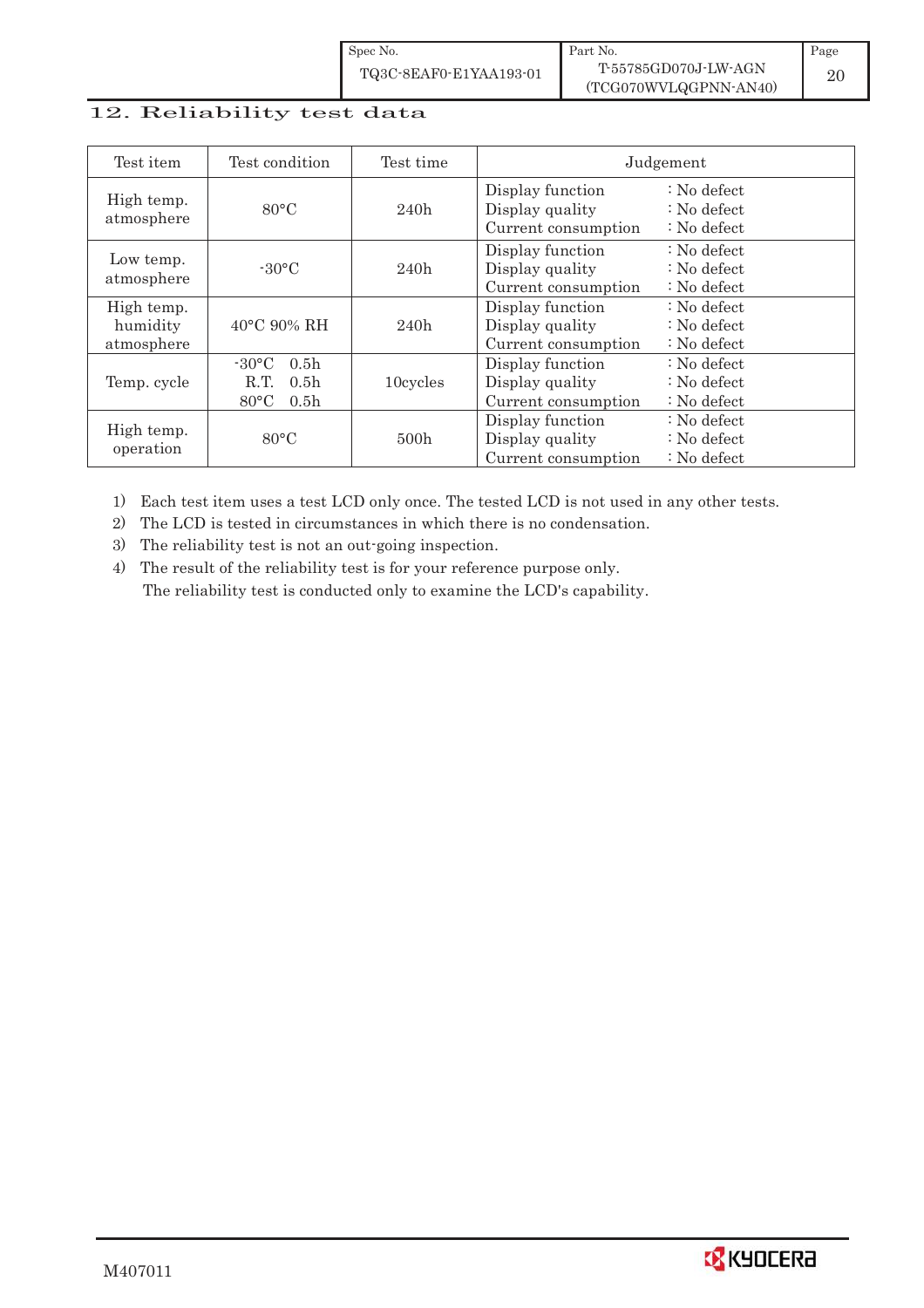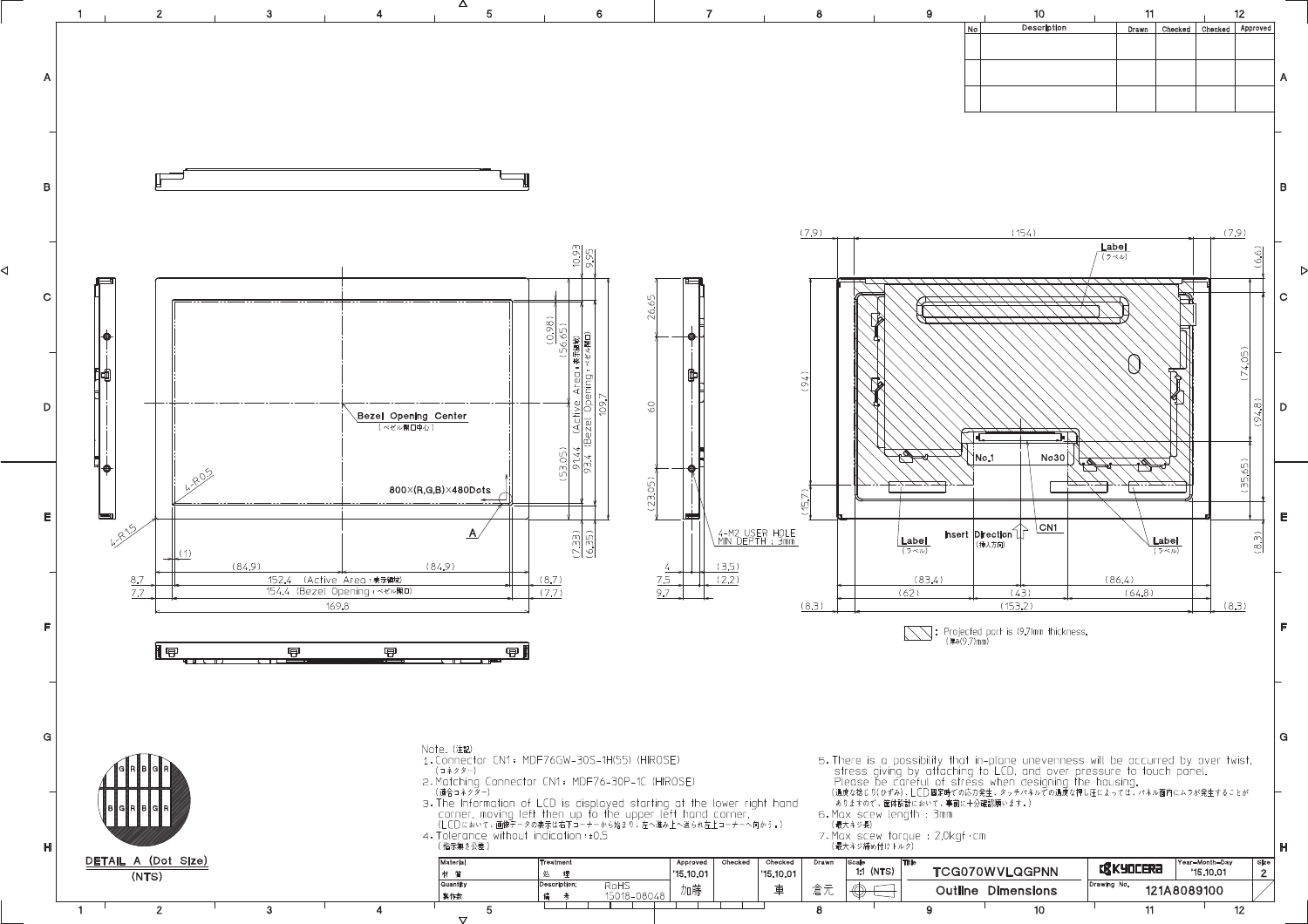|      | Spec No.   TQ3C-8EAF0-E2YAA193-01 |
|------|-----------------------------------|
| Date | December 4, $2015$                |

## KYOCERA INSPECTION STANDARD

## TYPE : T-55785GD070J-LW-AGN (TCG070WVLQGPNN-AN40)

KYOCERA DISPLAY CORPORATION

| Original           | Designed by $:$ Engineering dept. |         |          | Confirmed by $:QA$ dept. |          |
|--------------------|-----------------------------------|---------|----------|--------------------------|----------|
| Issue Date         | Prepared                          | Checked | Approved | Checked                  | Approved |
| September 24, 2015 | Koyama                            |         | W. Yano  | )eU                      | 1-Hamour |

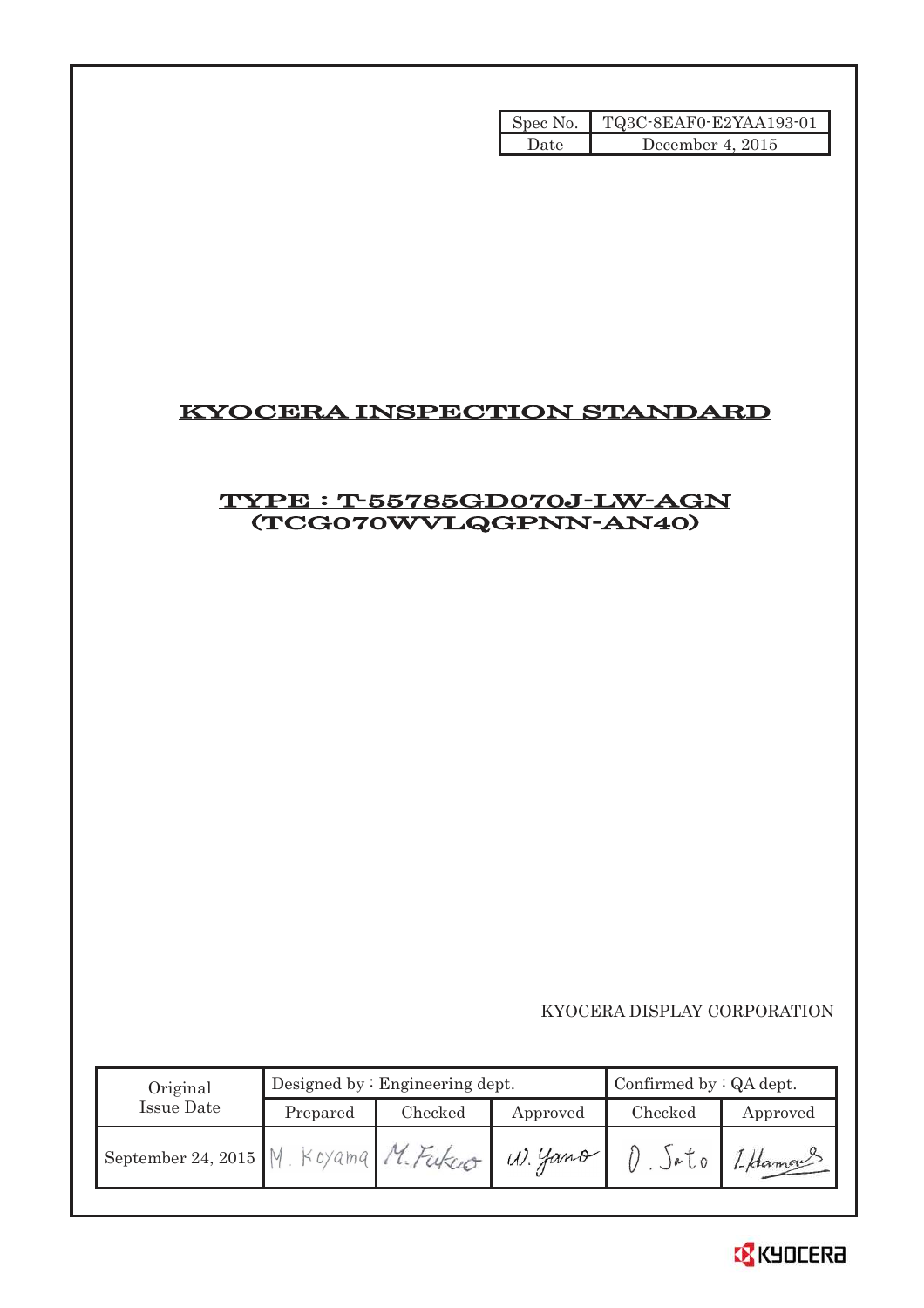| Spec No.               | Part No.              | Page |
|------------------------|-----------------------|------|
| TQ3C-8EAF0-E2YAA193-01 | T-55785GD070J-LW-AGN  |      |
|                        | (TCG070WVLQGPNN-AN40) |      |

-

| Revision record                                            |                      |          |  |                            |              |           |              |
|------------------------------------------------------------|----------------------|----------|--|----------------------------|--------------|-----------|--------------|
| Designed by : Engineering dept.<br>Confirmed by : QA dept. |                      |          |  |                            |              |           |              |
| Date                                                       |                      | Prepared |  | Checked                    | Approved     | Checked   | Approved     |
|                                                            | December 4, 2015     |          |  | M. Koyama M. Fukco W. yamo |              | $\hat{U}$ | Sato LHamans |
| Rev.No.                                                    | $\rm{\textbf{Date}}$ | Page     |  |                            | Descriptions |           |              |
| $01\,$                                                     | Dec 4, 2015          |          |  | Add "T-55785GD070J-LW-AGN" |              |           |              |
|                                                            |                      |          |  |                            |              |           |              |
|                                                            |                      |          |  |                            |              |           |              |
|                                                            |                      |          |  |                            |              |           |              |
|                                                            |                      |          |  |                            |              |           |              |
|                                                            |                      |          |  |                            |              |           |              |
|                                                            |                      |          |  |                            |              |           |              |
|                                                            |                      |          |  |                            |              |           |              |
|                                                            |                      |          |  |                            |              |           |              |
|                                                            |                      |          |  |                            |              |           |              |
|                                                            |                      |          |  |                            |              |           |              |
|                                                            |                      |          |  |                            |              |           |              |
|                                                            |                      |          |  |                            |              |           |              |
|                                                            |                      |          |  |                            |              |           |              |
|                                                            |                      |          |  |                            |              |           |              |
|                                                            |                      |          |  |                            |              |           |              |
|                                                            |                      |          |  |                            |              |           |              |
|                                                            |                      |          |  |                            |              |           |              |
|                                                            |                      |          |  |                            |              |           |              |
|                                                            |                      |          |  |                            |              |           |              |
|                                                            |                      |          |  |                            |              |           |              |
|                                                            |                      |          |  |                            |              |           |              |
|                                                            |                      |          |  |                            |              |           |              |
|                                                            |                      |          |  |                            |              |           |              |
|                                                            |                      |          |  |                            |              |           |              |
|                                                            |                      |          |  |                            |              |           |              |
|                                                            |                      |          |  |                            |              |           |              |
|                                                            |                      |          |  |                            |              |           |              |
|                                                            |                      |          |  |                            |              |           |              |
|                                                            |                      |          |  |                            |              |           |              |
|                                                            |                      |          |  |                            |              |           |              |
|                                                            |                      |          |  |                            |              |           |              |
|                                                            |                      |          |  |                            |              |           |              |
|                                                            |                      |          |  |                            |              |           |              |
|                                                            |                      |          |  |                            |              |           |              |
|                                                            |                      |          |  |                            |              |           |              |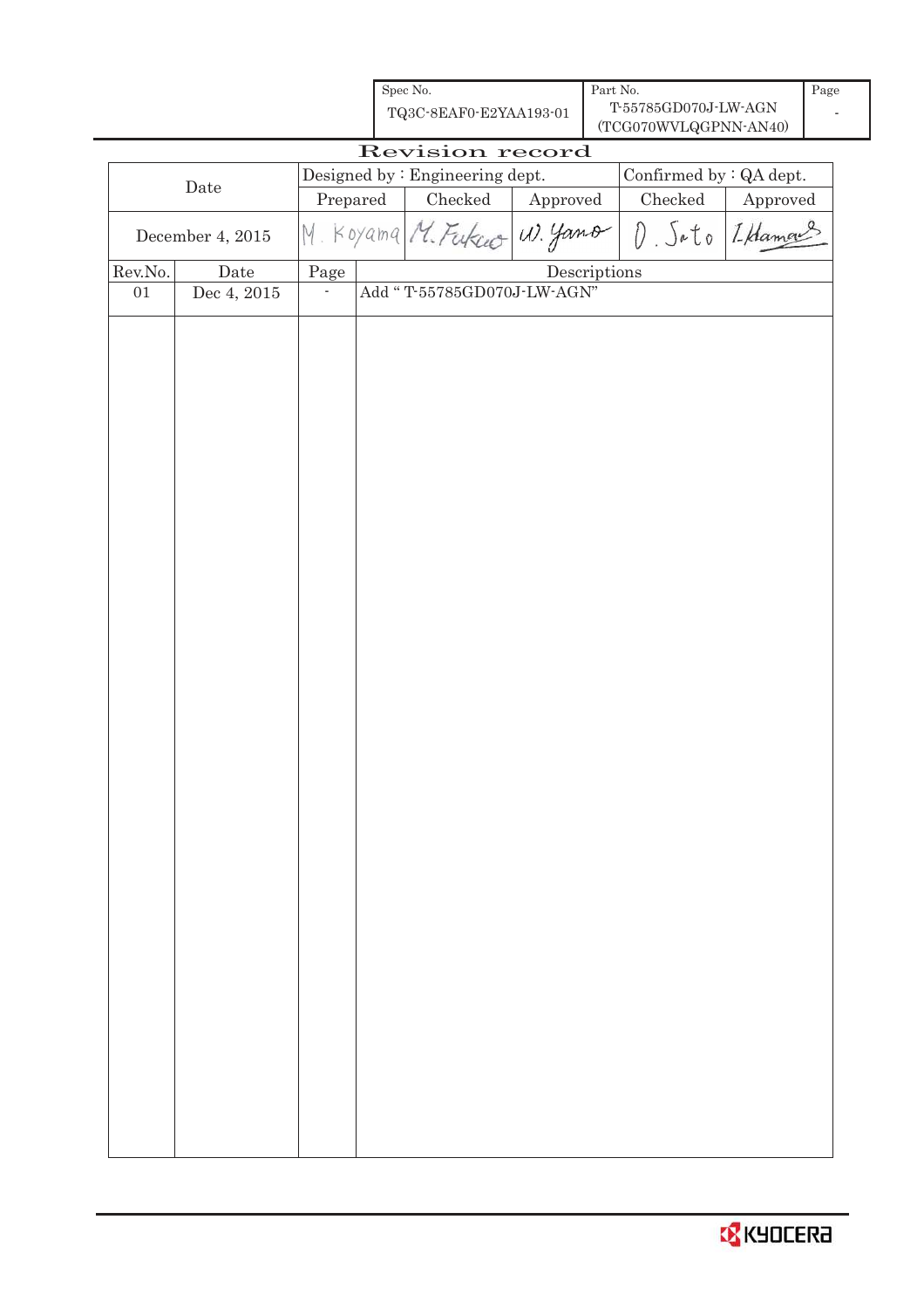## Visuals specification

1) Note

|                 |             | Note                                                                                       |                                                           |  |  |  |
|-----------------|-------------|--------------------------------------------------------------------------------------------|-----------------------------------------------------------|--|--|--|
| General         | 1.          | Customer identified anomalies not defined within this inspection standard shall be         |                                                           |  |  |  |
|                 |             | reviewed by Kyocera, and an additional standard shall be determined by mutual consent.     |                                                           |  |  |  |
|                 | 2.          | This inspection standard about the image quality shall be applied to any defect within the |                                                           |  |  |  |
|                 |             | effective active area and shall not be applicable to outside of the area.                  |                                                           |  |  |  |
|                 | 3.          | Inspection conditions                                                                      |                                                           |  |  |  |
|                 | Luminance   |                                                                                            | $\div 500$ Lux min.                                       |  |  |  |
|                 |             | Inspection distance                                                                        | $\div 300$ mm.                                            |  |  |  |
|                 | Temperature |                                                                                            | : 25 $\pm$ 5°C                                            |  |  |  |
|                 | Direction   |                                                                                            | : Directly above                                          |  |  |  |
| Definition of   | Dot defect  | Bright dot defect                                                                          | The dot is constantly "on" when power applied to the      |  |  |  |
| inspection      |             |                                                                                            | LCD, even when all "Black" data sent to the screen.       |  |  |  |
| item            |             |                                                                                            | Inspection tool: 5% Transparency neutral density filter.  |  |  |  |
|                 |             |                                                                                            | Count dot: If the dot is visible through the filter.      |  |  |  |
|                 |             |                                                                                            | Don't count dot: If the dot is not visible through the    |  |  |  |
|                 |             |                                                                                            | filter.                                                   |  |  |  |
|                 |             |                                                                                            | There is an electrode in the middle of the dot            |  |  |  |
|                 |             |                                                                                            | RGERGBRGB<br>and one dot is shown in the left drawing.    |  |  |  |
|                 |             |                                                                                            | G B<br> R <br>$<$ dot drawing $>$                         |  |  |  |
|                 |             | Black dot defect                                                                           | The dot is constantly "off" when power applied to the     |  |  |  |
|                 |             |                                                                                            | LCD, even when all "White" data sent to the screen.       |  |  |  |
|                 |             |                                                                                            | Similar size compared to bright dot.                      |  |  |  |
|                 |             | White dot                                                                                  | Pixel works electrically, however, circular/foreign       |  |  |  |
|                 |             | (Circular/foreign                                                                          | particle makes dot appear to be "on" even when all        |  |  |  |
|                 |             | particle)                                                                                  | "Black" data is sent to the screen.                       |  |  |  |
|                 |             | Adjacent dot                                                                               | Adjacent dot defect is defined as two or more bright dot  |  |  |  |
|                 |             |                                                                                            | defects or black dot defects.                             |  |  |  |
|                 |             |                                                                                            | RGBRGBRG                                                  |  |  |  |
|                 |             |                                                                                            | R G B R G B R G B                                         |  |  |  |
|                 |             |                                                                                            | dot defect<br>RGBRGBRGB                                   |  |  |  |
|                 |             |                                                                                            | لمطاط الماحا الماحات                                      |  |  |  |
|                 | External    | Bubble, Scratch,                                                                           | Visible operating (all pixels "Black" or "White") and non |  |  |  |
|                 | inspection  | Foreign particle                                                                           | operating.                                                |  |  |  |
|                 |             | (Polarizer, Cell, Backlight)                                                               |                                                           |  |  |  |
|                 |             | Appearance inspection                                                                      | Does not satisfy the value at the spec.                   |  |  |  |
|                 | Others      | CFL wires                                                                                  | Damaged to the CFL wires, connector, pin, functional      |  |  |  |
|                 |             |                                                                                            | failure or appearance failure.                            |  |  |  |
| Definition      |             | Definition of circle size                                                                  | Definition of linear size                                 |  |  |  |
|                 | of size     |                                                                                            |                                                           |  |  |  |
|                 |             |                                                                                            |                                                           |  |  |  |
| $d = (a + b)/2$ |             |                                                                                            |                                                           |  |  |  |